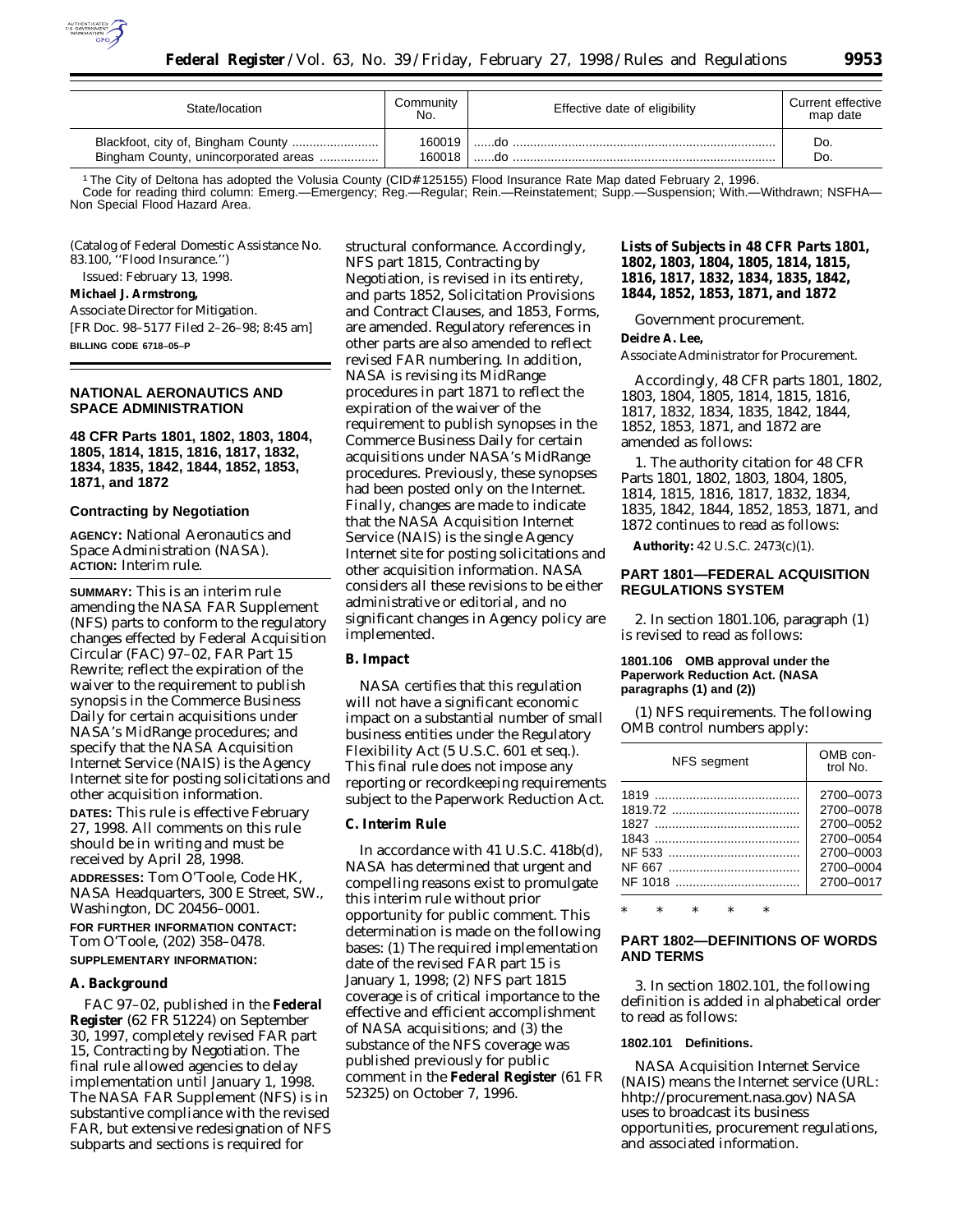## **PART 1804—ADMINISTRATIVE MATTERS**

# **Subpart 1804.5—[Added]**

4. Subpart 1804.5 is added to read as follows:

# **Subpart 1804.5—Electronic Commerce in Contracting**

### **1804.570 NASA Acquisition Internet Service (NAIS).**

### **1804.570–1 General.**

The NASA Acquisition Internet Service (NAIS) provides an electronic means for posting procurement synopses, solicitations, procurement regulations, and associated information on the Internet.

## **1804.570–2 Electronic posting system.**

(a) The NAIS Electronic Posting System (EPS) enables the NASA procurement staff to:

(1) Electronically create and post synopses on the Internet and in the Commerce Business Daily (CBD); and

(2) Post solicitation documents and other procurement information on the Internet.

(b) The EPS maintains an on-line index linking the posted synopses and solicitations for viewing and downloading.

(c) The EPS shall be used to:

(1) Create and post all synopses in accordance with FAR part 5 and NFS  $1805$ ; and

(2) Post all competitive solicitation files, excluding large construction and other drawings, for acquisitions exceeding \$25,000.

(d) The NAIS is the official site for solicitation postings. In the event supporting materials, such as program libraries, cannot be reasonably accommodated by the NAIS, Internet sites external to NAIS may be established after coordination with the Contracting Officer. Such sites must be linked from the NAIS business opportunities index where the solicitations reside. External sites should not duplicate any of the files residing on the NAIS.

# **PART 1805—PUBLICIZING CONTRACT ACTIONS**

#### **1805.201 [Removed]**

- 5. Section 1805.201 is removed.
- 6. In section 1805.207, paragraph (a) is added to read as follows:

## **1805.207 Preparation and transmittal of synopses. (NASA supplement paragraph (a))**

(a) Synopses shall be transmitted in accordance with 1804.570.

# **PART 1815—CONTRACTING BY NEGOTIATION**

7. Part 1815 is revised to read as follows:

# **PART 1815—CONTRACTING BY NEGOTIATION**

## **Subpart 1815.2—Solicitation and Receipt of Proposals and Information**

- 1815.201 Exchanges with industry before receipt of proposals.
- 1815.203 Requests for proposals.
- 1815.203–70 Installation reviews.
- 1815.203–71 Headquarters reviews.
- 1815.204 Contract format.
- 1815.204–2 Part I—The Schedule. 1815.204–5 Part IV—Representations and
- instructions.
- 1815.204–70 Page limitations.
- 1815.207 Handling proposals and information.
- 1815.207–70 Release of proposal information.
- 1815.207–71 Appointing non-Government evaluators as special Government employees.
- 1815.208 Submission, modification, revision, and withdrawal of proposals.
- 1815.209 Solicitation provisions and contract clauses.
- 1815.209–70 NASA solicitation provisions.

## **Subpart 1815.3—Source Selection**

- 1815.300 Scope of subpart.
- 1815.300–70 Applicability of subpart.
- 1815.303 Responsibilities.
- 1815.304 Evaluation factors and significant subfactors.
- 1815.304–70 NASA evaluation factors.
- 1815.305 Proposal evaluation.
- 1815.305–70 Identification of unacceptable proposals.
- 1815.305–71 Evaluation of a single proposal.
- 1815.306 Exchanges with offerors after receipt of proposals.<br>1815.307 Proposal revis
- 1815.307 Proposal revisions.<br>1815.308 Source selection de
- Source selection decision.
- 1815.370 NASA source evaluation boards.

## **Subpart 1815.4—Contract Pricing**

- 1815.403 Obtaining cost or pricing data. 1815.403–1 Prohibition on obtaining cost or
- pricing data.
- 1815.403–170 Acquisitions with the Canadian Commercial Corporation (CCC).
- 1815.403–3 Requiring information other than cost or pricing data.
- 1815.403–4 Requiring cost or pricing data.
- 1815.404 Proposal analysis.
- 1815.404–2 Information to support proposal analysis.
- 1815.404–4 Profit.
- 1815.404–470 NASA structured approach for profit or fee objective.
- 1815.404–471 Payment of profit or fee under letter contracts.

## 1815.406 Documentation.

- 1815.406–1 Prenegotiation objectives.
- 1815.406–170 Content of the prenegotiation position memorandum.
- 1815.406–171 Installation reviews.
- 1815.406–172 Headquarters reviews.
- 1815.406–3 Documenting the negotiation.
- 1815.407 Special cost or pricing areas.
	- 1815.407–2 Make-or-buy programs. 1815.408 Solicitation provisions and contract clauses.
- 1815.408–70 NASA solicitation provisions and contract clauses.

#### **Subpart 1815.5—Preaward, Award, and Postaward Notifications, Protests, and Mistakes**

- 1815.504 Award to successful offeror.
- 1815.506 Postaward debriefing of offerors.
- 1815.506–70 Debriefing of offerors—Major System acquisitions.

#### **Subpart 1815.6—Unsolicited Proposals**

- 1815.602 Policy.
- 1815.604 Agency points of contact.
- 1815.606 Agency procedures.
- 1815.606–70 Relationship of unsolicited proposals to NRAs.
- 1815.609 Limited use of data.
- 1815.609–70 Limited use of proposals.
- 1815.670 Foreign proposals.

#### **Subpart 1815.70—Ombudsman**

- 1815.7001 NASA Ombudsman Program.
- 1815.7002 Synopses of solicitations and contracts.

1815.7003 Contract clause.

**Authority:** 42 U.S.C. 2473(c)(1).

### **Subpart 1815.2—Solicitation and Receipt of Proposals and Information**

### **1815.201 Exchanges with industry before receipt of proposals. (NASA supplements paragraphs (c) and (f))**

 $(c)(6)(A)$  Except for acquisitions described in 1815.300–70(b) contracting officers shall issue draft requests for proposals (DRFPs) for all competitive negotiated acquisitions expected to exceed \$1,000,000 (including all options or later phases of the same project). DRFPs shall invite comments from potential offerors on all aspects of the draft solicitation, including the requirements, schedules, proposal instructions, and evaluation approaches. Potential offerors should be specifically requested to identify unnecessary or inefficient requirements. When considered appropriate, the statement of work or the specifications may be issued in advance of other solicitation sections.

(B) Contracting officers shall plan the acquisition schedule to include adequate time for issuance of the DRFP, potential offeror review and comment, and NASA evaluation and disposition of the comments.

(C) When issuing DRFPs, potential offerors should be advised that the DRFP is not a solicitation and NASA is not requesting proposals.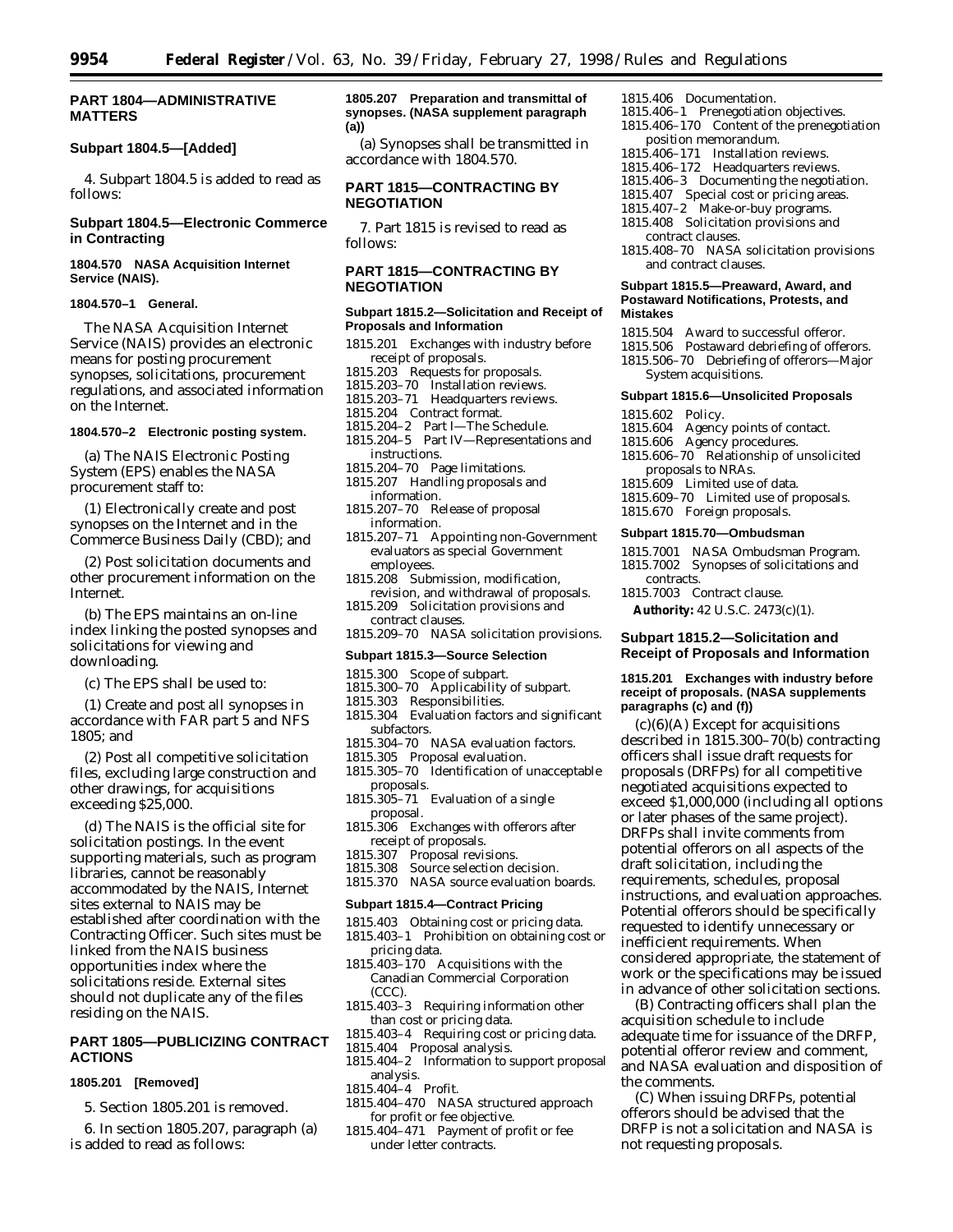(D) Whenever feasible, contracting officers should include a summary of the disposition of significant DRFP comments with the final RFP.

(E) The procurement officer may waive the requirement for a DRFP upon written determination that the expected benefits will not be realized given the name of the supply or service being acquired. The DRFP shall not be waived because of poor or inadequate planning.

(f)(i) Upon release of the formal RFP, the contracting officer shall direct all personnel associated with the acquisition to refrain from communicating with prospective offerors and to refer all inquiries to the contracting officer or other authorized representative. This procedure is commonly known as a ''blackout notice'' and shall not be imposed before release of the RFP. The notice may be issued in any format (e.g., letter or electronic) appropriate to the complexity of the acquisition.

(ii) Blackout notices are not intended to terminate all communication with offerors. Contracting officers should continue to provide information as long as it does not create an unfair competitive advantage or reveal proprietary data.

## **1815.203 Requests for proposals.**

### **1815.203–70 Installation reviews.**

(a) Installations shall establish procedures to review all RFPs before release. When appropriate given the complexity of the acquisition or the number of offices involved in solicitation review, centers should consider use of a single review meeting called a Solicitation Review Board (SRB) as a streamlined alternative to the serial or sequential coordination of the solicitation with reviewing offices. The SRB is a meeting in which all offices having review and approval responsibilities discuss the solicitation and their concerns. Actions assigned and changes required by the SRB shall be documented.

(b) When source evaluation board (SEB) procedures are used in accordance with 1815.370, the SEB shall review and approve the RFP prior to issuance.

## **1815.203–71 Headquarters reviews.**

For RFPs requiring Headquarters review and approval, the procurement officer shall submit ten copies of the RFP to the Associate Administrator for Procurement (Code HS). Any significant information relating to the RFP or the planned evaluation methodology omitted from the RFP itself should also be provided.

**1815.204 Contract format.**

### **1815.204–2 Part I—The Schedule. (NASA supplements paragraph (c))**

(c) To the maximum extent practicable, requirements should be defined as performance based specifications/statements of work that focus on required outcomes or results, not methods of performance or processes.

#### **1815.204–5 Part IV—Representations and instructions. (NASA supplements paragraph (b))**

(b) The information required in proposals should be kept to the minimum necessary for the source selection decision.

### **1815.204–70 Page limitations.**

(a) Technical and contracting personnel will agree on page limitations for their respective portions of an RFP. Unless approved in writing by the procurement officer, the page limitation for the contracting portion of an RFP (all sections except Section C, Description/ specifications/work statement) shall not exceed 150 pages, and the page limitation for the technical portion (Section C) shall not exceed 200 pages. Attachments to the RFP count as part of the section to which they relate. In determining page counts, a page is defined as one side of a sheet, 81⁄2′′ x 11′′, with at least one inch margins on all sides, using not smaller than 12 point type. Foldouts count as an equivalent number of  $8\frac{1}{2}$ " x  $11$ " pages. The metric standard format most closely approximating the described standard  $8\frac{1}{2}$ " x 11" size may also be used.

(b) Page limitations shall also be established for proposals submitted in competitive acquisitions. Accordingly, technical and contracting personnel will agree on page limitations for each portion of the proposal. Unless a different limitation is approved in writing by the procurement officer, the total initial proposal, excluding title pages, tables of content, and cost/price information, shall not exceed 500 pages using the page definition of 1815.204– 70(a). Firm page limitations shall also be established for final proposal revisions, if requested. The appropriate page limitations for final proposal revisions should be determined by considering the complexity of the acquisition and the extent of any discussions. The same page limitations shall apply to all offerors. Pages submitted in excess of specified limitations will not be evaluated by the Government and will be returned to the offeror.

## **1815.207 Handling proposals and information.**

#### **1815.207–70 Release of proposal information.**

(a) NASA personnel participating in any way in the evaluation may not reveal any information concerning the evaluation to anyone not also participating, and then only to the extent that the information is required in connection with the evaluation. When non-NASA personnel participate, they shall be instructed to observe these restrictions.

(b)(1) Except as provided in paragraph (b)(2) of this section, the procurement officer is the approval authority to disclose proposal information outside the Government. This authorization may be granted only after compliance with FAR 37.2 and 1837.204, except that the determination of unavailability of Government personnel required by FAR 37.2 is not required for disclosure of proposal information to JPL employees.

(2) Proposal information in the following classes of proposals may be disclosed with the prior written approval of a NASA official one level above the NASA program official responsible for overall conduct of the evaluation. The determination of unavailability of Government personnel required by FAR 37.2 is not required for disclosure in these instances.

(i) NASA Announcements of Opportunity proposals;

(ii) Unsolicited proposals;

(iii) NASA Research Announcement proposals;

(iv) SBIR and STTR proposals. (3) If JPL personnel, in evaluating proposal information released to them by NASA, require assistance from non-JPL, non-Government evaluators, JPL must obtain written approval to release the information in accordance with paragraphs  $(b)(1)$  and  $(b)(2)$  of this section.

### **1815.207–71 Appointing non-Government evaluators as special Government employees.**

(a) Except as provided in paragraph (c) of this section, non-Government evaluators, except employees of JPL, shall be appointed as special Government employees.

(b) Appointment as a special Government employee is a separate action from the approval required by paragraph 1815.207–70(b) and may be processed concurrently. Appointment as a special Government employee shall be made by:

(1) The NASA Headquarters personnel office when the release of proposal information is to be made by a NASA Headquarters office; or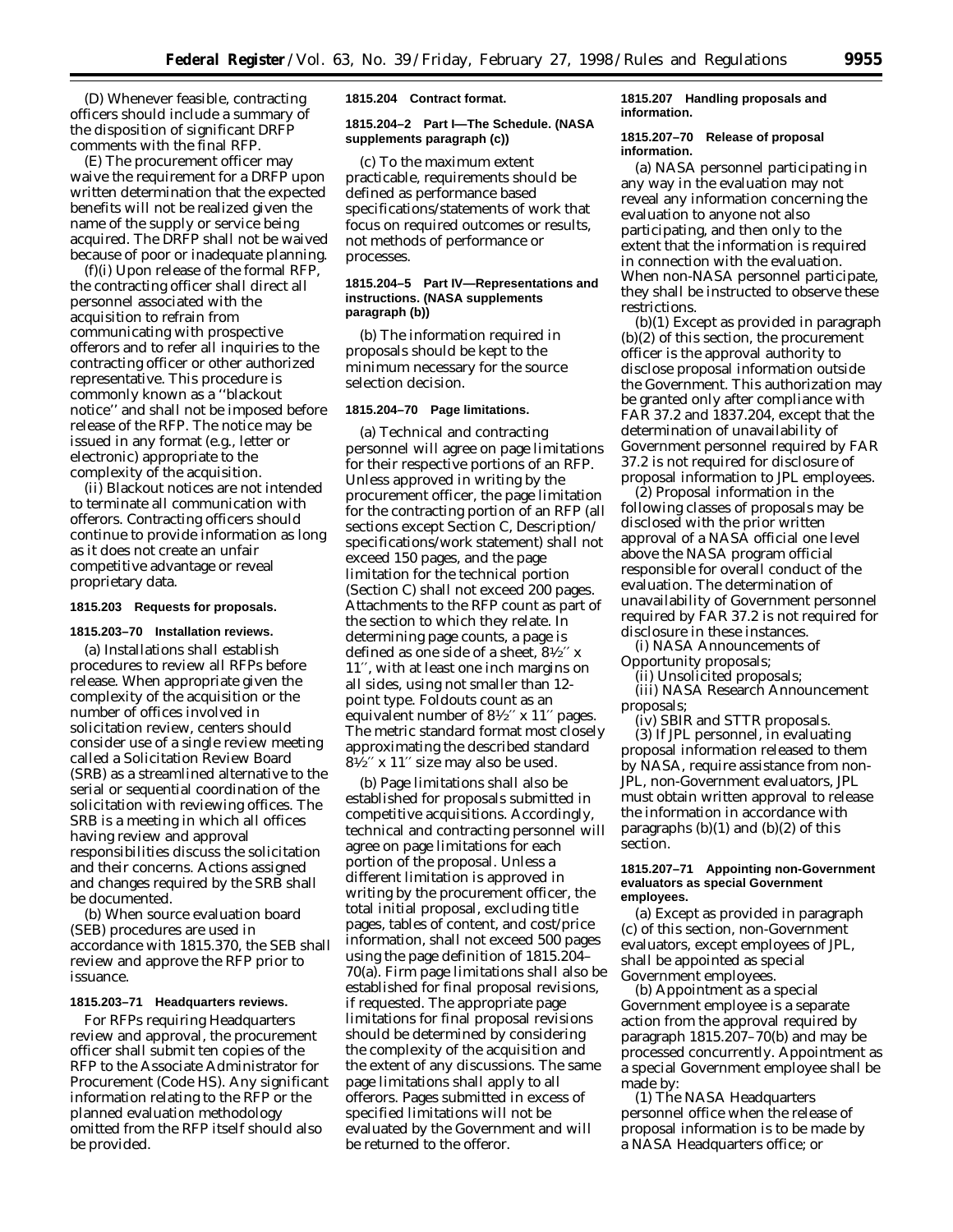(2) The installation personnel office when the release of proposal information is to be made by the installation.

(c) Non-Government evaluators need not be appointed as special Government employees when they evaluate:

(1) NASA Announcements of

Opportunity proposals;

(2) Unsolicited proposals;

(3) NASA Research Announcement proposals; and

(4) SBIR and STTR proposals.

### **1815.208 Submission, modification, revision, and withdrawal of proposals. (NASA supplements paragraph (b))**

(b) The FAR late proposal criteria do not apply to Announcements of Opportunity (see 1872.705–1 paragraph VII), NASA Research Announcements (see 1852.235–72), and Small Business Innovative Research (SBIR) Phase I and Phase II solicitations, and Small Business Technology Transfer (STTR) solicitations. For these solicitations, proposals or proposal modifications received from qualified firms after the latest date specified for receipt may be considered if a significant reduction in cost to the Government is probable or if there are significant technical advantages, as compared with proposals previously received. In such cases, the project office shall investigate the circumstances surrounding the late submission, evaluate its content, and submit written recommendations and findings to the selection official or a designee as to whether there is an advantage to the Government in considering it. The selection official or a designee shall determine whether to consider the late submission.

## **1815.209 Solicitation provisions and contract clauses. (NASA supplements paragraph (a))**

(a) The contracting officer shall insert FAR 52.215–1 in all competitive negotiated solicitations.

#### **1815.209–70 NASA solicitation provisions.**

(a) The contracting officer shall insert the provision at 1852.215–77, Preproposal/Pre-bid Conference, in competitive requests for proposals and invitations for bids where the Government intends to conduct a prepoposal or pre-bid conference. Insert the appropriate specific information relating to the conference.

(b) The contracting officer shall insert the clause at  $1852.214-71$ , Grouping for Aggregate Award, in solicitations when it is in the Government's best interest not to make award for less than specified quantities solicited for certain items or groupings of items. Insert the

item numbers and/or descriptions applicable for the particular acquisition.

(c) The contracting office shall insert the clause at 1852.214–72, Full Quantities, in solicitations when award will be made only on the full quantities solicited.

(d) The contracting officer shall insert the provision at 1852.215–81, Proposal Page Limitations, in all competitive requests for proposals.

### **Subpart 1815.3—Source Selection**

## **1815.300 Scope of subpart.**

## **1815.300–70 Applicability of subpart.**

(a)(1) Except as indicated in paragraph (b) of this section, NASA competitive negotiated acquisitions shall be conducted as follows:

(i) Acquisitions of \$50 million or more—in accordance with FAR 15.3 and this subpart.

(ii) Other acquisitions—in accordance with FAR 15.3 and this subpart except section 1815.370.

(2) Estimated dollar values of acquisitions shall include the values of multiple awards, options, and later phases of the same project.

(b) FAR 15.3 and this subpart are not applicable to acquisitions conducted under the following procedures:

(1) MidRange (see part 1871).

(2) Announcements of Opportunity (see part 1872).

(3) NASA Research Announcements (see 1835.016–70).

(4) The Small Business Innovative Research (SBIR) program and the Small Business Technology Transfer (STTR) pilot program under the authority of the Small Business Act (15 U.S.C. 638).

(5) Architect and Engineering (A&E) services (see FAR 36.6 and 1836.6).

### **1815.303 Responsibilities. (NASA supplements paragraphs (a) and (b))**

(a) The SSA shall be established at the lowest reasonable level for each acquisition. Notwithstanding the FAR designation of the contracting officer as SAA, the SSA for center acquisitions shall be established in accordance with center procedures. For acquisitions designated as Headquarters selections, the SSA will be identified as part of the Master Buy Plan process (see 1807.71).

(b)(i) The source selection authority (SSA) is the Agency official responsible for proper and efficient conduct of the source selection process and for making the final source selection decision. The SSA has the following responsibilities in addition to those listed in the FAR:

(A) Approve the evaluation factors, subfactors, and elements, the weight of the evaluation factors and subfactors, and any special standards of

responsibility (see FAR 9.104–2) before release of the RFP, or delegate this authority to appropriate management personnel;

(B) Appoint the source selection team. However, when the Administrator will serve as the SSA, the Official-in-Charge of the cognizant Headquarters Program Office will appoint the team; and

(C) Provide the source selection team with appropriate guidance and special instructions to conduct the evaluation and selection procedures.

(b)(2) Approval authorities for Acquisition Plans and Acquisition Strategy Meetings are in accordance with 1807.103.

#### **1815.304 Evaluation factors and significant subfactors.**

#### **1815.304–70 NASA evaluation factors.**

(a) Typically, NASA establishes three evaluation factors: Mission Suitability, Cost/Price, and Past Performance. Evaluation factors may be further defined by subfactors. Although discouraged, subfactors may be further defined by elements. Evaluation subfactors and any elements should be structured to identify significant discriminators, or ''key swingers''—the essential information required to support a source selection decision. Too many subfactors and elements undermine effective proposal evaluation. All evaluation subfactors and elements should be clearly defined to avoid overlap and redundancy.

(b) Mission Suitability factor. (1) This factor indicates the merit or excellence of the work to be performed or product to be delivered. It includes, as appropriate, both technical and management subfactors. Mission Suitability shall be numerically weighted and scored on a 1000-point scale.

(2) The Mission Suitability factor may identify evaluation subfactors to further define the content of the factor. Each Mission Suitability subfactor shall be weighted and scored. The adjectival rating percentages in 1815.305(a)(3)(A) shall be applied to the subfactor weight to determine the point score. The number of Mission Suitability subfactors is limited to four. The Mission Suitability evaluation subfactors and their weights shall be identified in the RFP.

(3) Although discouraged, elements that further define the content of each subfactor may be identified. Elements, if used, shall not be numerically weighted and scored. The total number of elements is limited to eight. Any Mission Suitability elements shall be identified in the RFP.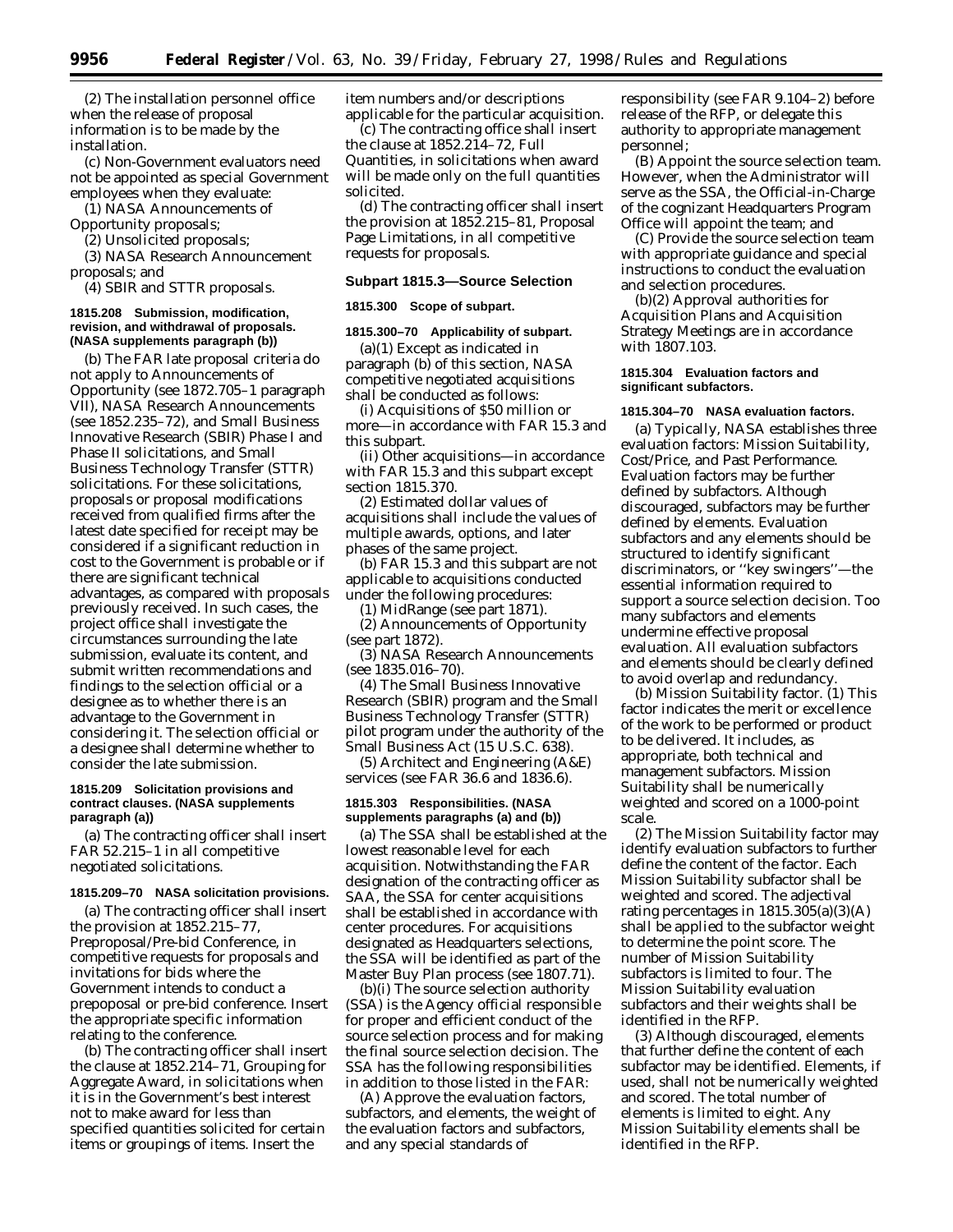(4) For cost reimbursement acquisitions, the Mission Suitability evaluation shall also include the results of any cost realism analysis. The RFP shall notify offerors that the realism of proposed costs may significantly affect their Mission Suitability scores.

(c) Cost/Price factor. This factor evaluates the reasonableness and, if necessary, the cost realism, of proposed costs/prices. The Cost/Price factor is not numerically weighted or scored.

(d) Past Performance factor. (1) This factor indicates the relevant quantitative and qualitative aspects of each offeror's record of performing services or delivering products similar in size, content, and complexity to the requirements of the instant acquisition.

(2) The RFP shall instruct offerors to submit data (including data from relevant Federal, State, and local governments and private contracts) that can be used to evaluate their past performance. Typically, the RFP will require:

(i) A list of contracts similar in size, content, and complexity to the instant acquisition, showing each contract number, the type of contract, a brief description of the work, and a point of contact from the organization placing the contract. Normally, the requested contracts are limited to those received in the last three years. However, in acquisitions that require longer periods to demonstrate performance quality, such as hardware development, the time period should be tailored accordingly.

(ii) The identification and explanation of any cost overruns or underruns, completion delays, performance problems, and terminations.

(3) The contracting officer may start collecting past performance data before proposal receipt. One method for early evaluation of past performance is to request offerors to submit their past performance information in advance of the proposal due date. The RFP could also include a past performance questionnaire for offerors to send their previous customers with instructions to return the completed questionnaire to the Government. Failure of the offeror to submit its past performance information early or of the customers to submit the completed questionnaires shall not be a cause for rejection of the proposal nor shall it be reflected in the Government's evaluation of the offeror's past performance.

## **1815.305 Proposal evaluation. (NASA supplements paragraphs (a) and (b))**

(a) Each proposal shall be evaluated to identify and document:

(i) Any deficiencies;

(ii) All strengths and weaknesses, classified as significant or insignificant;

(iii) The numerical score and/or adjectival rating of each Mission Suitability subfactors and for the

Mission Suitability factor in total; (iv) Cost realism, if appropriate;

(v) The Past Performance evaluation factor; and

(vi) Any technical, schedule, and cost risk. Risks may result from the offeror's technical approach, manufacturing plan, selection of materials, processes, equipment, etc., or as a result of the cost, schedule, and performance impacts associated with their approaches. Risk evaluations must consider the probability of success, the impact of failure, and the alternatives available to meet the requirements. Risk assessments shall be considered in determining Mission Suitability strengths, weaknesses, deficiencies, and numerical/adjectival ratings. Identified risk areas and the potential for cost impact shall be considered in the cost or price evaluation.

(a)(1) Cost or price evaluation.

(A) Cost or pricing data shall not be requested in competitive acquisitions. See 1815.403–1(b)(1) and 1815.403–3(b).

(B) When contracting on a basis other than firm-fixed-price, the contracting officer shall perform price and cost realism analyses to assess the reasonableness and realism of the proposed costs. A cost realism analysis will determine if the costs in an offeror's proposal are realistic for the work to be performed, reflect a clear understanding of the requirements, and are consistent with the various elements of the

offeror's technical proposal. The analysis should include:

(a) The probable cost to the Government of each proposal, including any recommended additions or reductions in materials, equipment, labor hours, direct rates, and indirect rates. The probable cost should reflect the best estimate of the cost of any contract which might result from that offeror's proposal.

(b) The differences in business methods, operating procedures, and practices as they affect cost.

(c) A level of confidence in the probable cost assessment for each proposal.

(C) The cost realism analysis may result in adjustments to Mission Suitability scores in accordance with the procedure described in 1815.305(a)(3)(B).

(a)(2) Past performance evaluation.

(A) The Past Performance evaluation assesses the contractor's performance under previously awarded contracts.

(B) The evaluation may be limited to specific areas of past performance considered most germane for the instant acquisition. It may include any or all of the items listed in FAR 42.1501, and/or any other aspects of past performance considered pertinent to the solicitation requirements or challenges. Regardless of the areas of past performance selected for evaluation, the same areas shall be evaluated for all offerors in that acquisition.

(C) Questionnaires and interviews may be used to solicit assessments of the offerors's performance, as either a prime or subcontractor, from the offeror's previous customers.

(D) All pertinent information, including customer assessments and any offeror rebuttals, will be made part of the source selection records and included in the evaluation.

(a)(3) Technical Evaluation.

(A) Mission Suitability subfactors and the total Mission Suitability factor shall be evaluated using the following adjectival ratings, definitions, and percentile ranges.

| Adjectival rating | <b>Definitions</b>                                                                                                                                                                                                                            | Percentile<br>range |
|-------------------|-----------------------------------------------------------------------------------------------------------------------------------------------------------------------------------------------------------------------------------------------|---------------------|
| Excellent         | A comprehensive and thorough proposal of exceptional merit with one or more significant strengths.<br>No deficiency or significant weakness exists.                                                                                           | $91 - 100$          |
| Very Good         | A proposal having no deficiency and which demonstrates over-all competence. One or more signifi-<br>cant strengths have been found, and strengths outbalance any weaknesses that exist.                                                       | $71 - 90$           |
| Good              | A proposal having no deficiency and which shows a reasonably sound response. There may be<br>strengths or weaknesses, or both. As a whole, weaknesses not off-set by strengths do not signifi-<br>cantly detract from the offeror's response. | $51 - 70$           |
| Fair              | A proposal having no deficiency and which has one or more weaknesses. Weaknesses outbalance<br>any strengths.                                                                                                                                 | $31 - 50$           |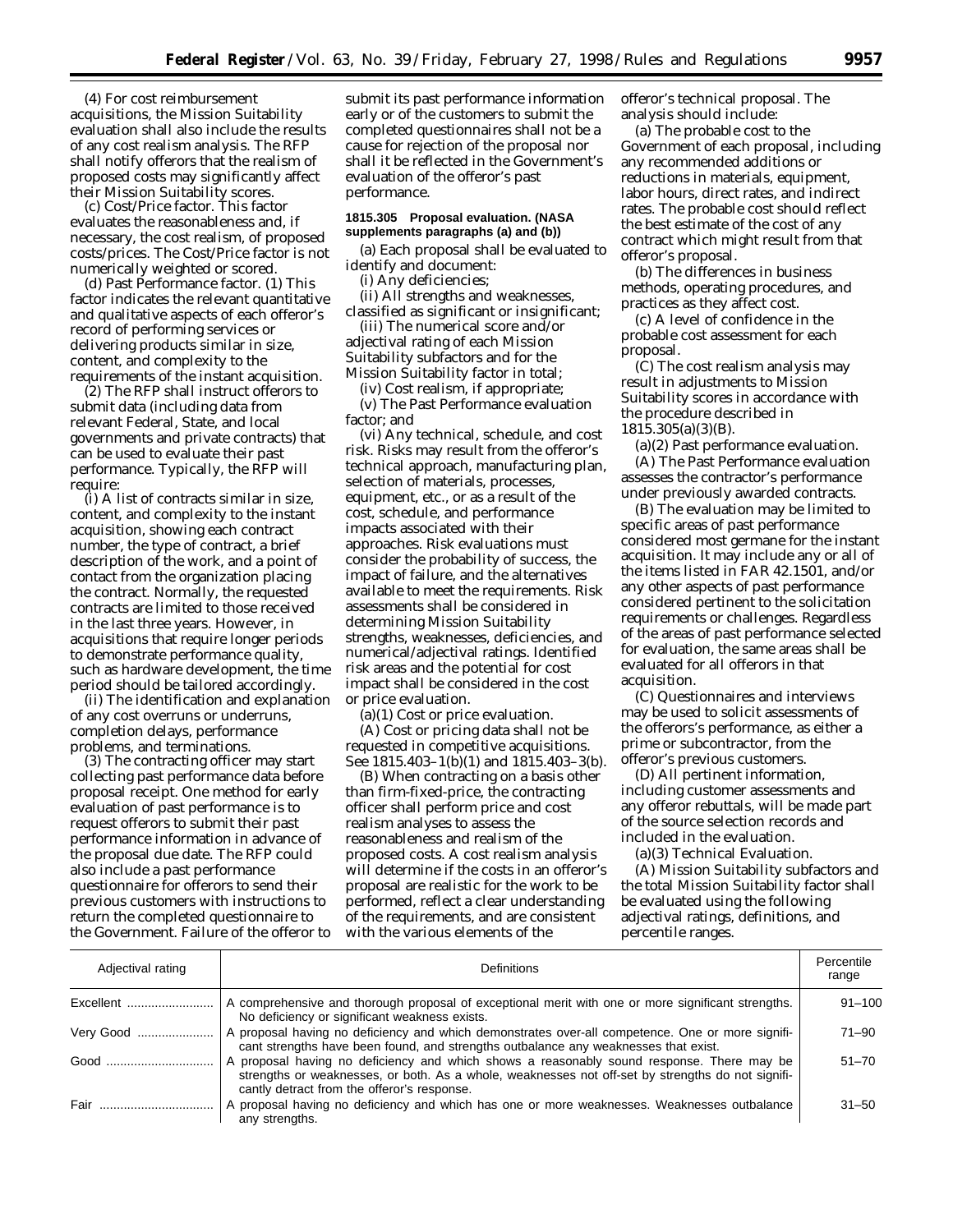| Adjectival rating | <b>Definitions</b>                                                                                                                                                           | Percentile<br>range |
|-------------------|------------------------------------------------------------------------------------------------------------------------------------------------------------------------------|---------------------|
| Poor              | proposal that has one or more deficiencies or significant weaknesses that demonstrate a lack of<br>overall competence or would require a major proposal revision to correct. | $0 - 30$            |

(B) When contracting on a cost reimbursement basis, the Mission Suitability evaluation shall reflect the results of any required cost realism analysis performed under the cost/price factor. A structured approach shall be used to adjust Mission Suitability scores based on the degree of assessed cost realism. An example of such an approach would: (a) Establish a threshold at which Mission Suitability adjustments would start. The threshold should reflect the acquisition's estimating uncertainty (i.e., the higher the degree of estimating uncertainty, the higher the threshold);

(b) Use a graduated scale that proportionally adjusts a proposal's Mission Suitability score for its assessed cost realism;

(c) Affect a significant number of points to induce realistic pricing;

(d) Calculate a Mission Suitability point adjustment based on the percentage difference between proposed and probable cost as follows:

| Services | Hardware development | Point ad-<br>iustment                         |
|----------|----------------------|-----------------------------------------------|
|          |                      | $-50$<br>$-100$<br>$-150$<br>$-200$<br>$-300$ |

(a)(4) The cost or price evaluation, specifically the cost realism analysis, often requires a technical evaluation of proposed costs. Contracting officers may provide technical evaluators a copy of the cost volume or relevant information from it to use in the analysis.

(b) The contracting officer is authorized to make the determination to reject all proposals received in response to a solicitation.

## **1815.305–70 Identification of unacceptable proposals.**

(a) The contracting officer shall not complete the initial evaluation of any proposal when it is determined that the proposal is unacceptable because:

(1) It does not represent a reasonable initial effort to address the essential requirements of the RFP or clearly demonstrates that the offeror does not understand the requirements;

(2) In research and development acquisitions, a substantial design drawback is evident in the proposal, and sufficient correction or improvement to consider the proposal acceptable would require virtually an entirely new technical proposal; or

(3) It contains major technical or business deficiencies or omissions or out-of-line costs which discussions with the offeror could not reasonably be expected to cure.

(b) The contracting officer shall document the rationale for discontinuing the initial evaluation of a proposal in accordance with this section.

## **1815.305–71 Evaluation of a single proposal.**

(a) If only one proposal is received in response to the solicitation, the contracting officer shall determine if the solicitation was flawed or unduly restrictive and determine if the single proposal is an acceptable proposal. Based on these findings, the SSA shall direct the contracting officer to:

(1) Award without discussions provided for contracting officer determines that adequate price competition exists (see FAR 15.403–  $1(c)(1)(ii)$ ;

(2) Award after negotiating an acceptable contract. (The requirement for submission of cost or pricing data shall be determined in accordance with FAR 15.403–1); or

(3) Reject the proposal and cancel the solicitation.

(b) The procedure in 1815.305–71(a) also applies when the number of proposals equals the number of awards contemplated or when only one acceptable proposal is received.

### **1815.306 Exchanges with offerors after receipt of proposals. (NASA supplements paragraphs (c), (d), and (e))**

(c)(2) A total of no more than three proposals shall be a working goal in establishing the competitive range. Field installations may establish procedures for approval of competitive range determinations commensurate with the complexity or dollar value of an acquisition.

 $(d)(3)(A)$  The contracting officer shall advise an offeror if, during discussions, an offeror introduces a new deficiency or significant weakness. The offeror can be advised during the course of the discussions or as part of the request for final proposal revision.

(B) The contracting officer shall identify any cost/price elements that do not appear to be justified and encourage offerors to submit their most favorable and realistic cost/price proposals, but shall not discuss, disclose, or compare cost/price elements of any other offeror. The contracting officer shall question inadequate, conflicting, unrealistic, or unsupported cost information; differences between the offeror's proposal and most probable cost assessments; cost realism concerns; differences between audit findings and proposed costs; proposed rates that are too high/low; and labor mixes that do not appear responsive to the requirements. No agreement on cost/ price elements or a ''bottom line'' is necessary.

(C) The contracting officer shall discuss contract terms and conditions so that a ''model'' contract can be sent to each offeror with the request for final proposal revisions. If the solicitation allows, any proposed technical performance capabilities above those specified in the RFP that have value to the Government and are considered proposal strengths should be discussed with the offeror and proposed for inclusion in that offeror's ''model'' contract. These items are not to be discussed with, or proposed to, other offerors. If the offeror declines to include these strengths in its ''model'' contract, the Government evaluators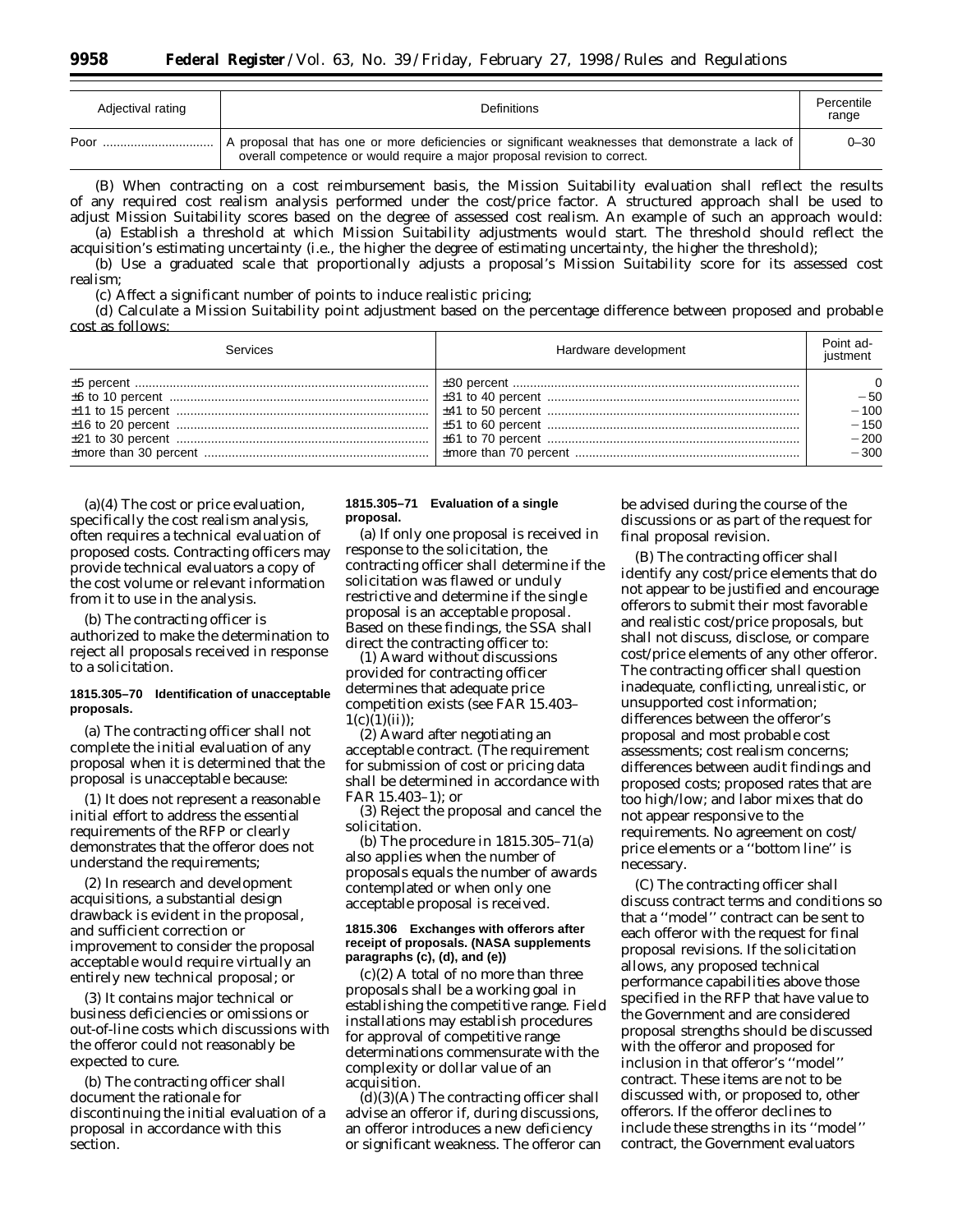should reconsider their characterization as strengths.

(e)(1) In no case shall the contacting officer relax or amend RFP requirements for any offeror without amending the RFP and permitting the other offerors an opportunity to propose against the relaxed requirements.

## **1815.307 Proposal revisions. (NASA supplements paragraph (b))**

(b)(i) The request for final proposal revisions (FPRs) shall also:

(A) Identify any remaining deficiencies and significant weaknesses;

(B) Instruct offerors to incorporate all changes to their offers resulting from discussions, and require clear traceability from initial proposals;

(C) Require offerors to complete and execute the ''model'' contract, which includes any special provisions or performance capabilities the offeror proposed above those specified in the RFP;

(D) Caution offerors against unsubstantiated changes to their proposals; and

(E) Establish a page limit for FPRs.

(ii) Approval of the Associate Administrator for Procurement (Code HS) is required to reopen discussions for acquisitions of \$50 million or more. Approval of the procurement officer is required for all other acquisitions.

(iii) Proposals are rescored based on FPR evaluations. Scoring changes between initial and FPRs shall be clearly traceable.

## **1815.308 Source selection decision. (NASA paragraphs (1), (2) and (3))**

(1) All significant evaluation findings shall be fully documented and considered in the source selection decision. A clear and logical audit trail shall be maintained for the rationale for ratings and scores, including a detailed account of the decisions leading to the selection. Selection is made on the basis of the evaluation criteria established in the RFP.

(2) Before aware, the SSA shall sign a source selection statement that clearly and succinctly justifies the selection. Source selection statements must describe: the acquisition; the evaluation procedures; the substance of the Mission Suitability evaluation; and the evaluation of the Cost/Price and Past Performance factors. The statement also addresses unacceptable proposals, the competitive range determination, late proposals, or any other considerations pertinent to the decision. The statement shall not reveal any confidential business information. Except for certain major system acquisition competitions (see 1815.506–70), source selection

statements shall be releasable to competing offerors and the general public upon request. The statement shall be available to the Debriefing Official to use in postaward debriefings of unsuccessful offerors and shall be provided to debriefed offerors upon request.

(3) Once the selection decision is made, the contracting officer shall award the contract.

#### **1815.370 NASA source evaluation boards.**

(a) The source evaluation board (SEB) procedures shall be used for those acquisitions identified in 1815.300–  $700(a)(1)(i)$ .

(b) *General.* The SEB assists the SSA by providing expert analyses of the offerors' proposals in relation to the evaluation factors, subfactors, and elements contained in the solicitation. The SEB will prepare and present its findings to the SSA, avoiding trade-off judgments among either the individual offerors or among the evaluation factors. The SEB will not make

recommendations for selection to the SSA.

(c) *Designation.* (1) The SEB shall be comprised of competent individuals fully qualified to identify the strengths, weaknesses, and risks associated with proposals submitted in response to the solicitation. The SEB shall be appointed as early as possible in the acquisition process, but not later than acquisition plan or acquisition strategy meeting approval.

(2) While SEB participants are normally drawn from the cognizant installation, personnel from other NASA installations or other Government agencies may participate. When it is necessary to disclose the proposal (in whole or in part) outside the Government, approval shall be obtained in accordance with 1815.207–70.

(3) When Headquarters retains SSA authority, the Headquarters Office of Procurement (Code HS) must concur on the SEB appointments. Qualifications of voting members, including functional title, grade level, and related SEB experience, shall be provided.

(d) *Organization.* (1) The organization of an SEB is tailored to the requirements of the particular acquisition. This can range from the simplest situation, where the SEB conducts the evaluation and factfinding without the use of committees or panels/consultants (as described in paragraphs (d)(4) and (5) of this section) to a highly complex situation involving a major acquisition where two or more committees are formed and these, in turn, are assisted by special panels or consultants in particular areas. The number of

committees or panels/consultants shall be kept to a minimum.

(2) The SEB Chairperson is the principal operating executive of the SEB. The Chairperson is expected to manage the team efficiently without compromising the validity of the findings provided to the SSA as the basis for a sound selection decision.

(3) The SEB Recorder functions as the principal administrative assistant to the SEB Chairperson and is principally responsible for logistical support and recordkeeping of SEB activities.

(4) An SEB committee functions as a factfinding arm of the SEB, usually in a broad grouping of related disciplines (e.g., technical or management). The committee evaluates in detail each proposal, or portion thereof, assigned by the SEB in accordance with the approved evaluation factors, subfactors, and elements, and summarizes its evaluation in a written report to the SEB. The committee will also respond to requirements assigned by the SEB, including further justification or reconsideration of its findings. Committee chairpersons shall manage the administrative and procedural matters of their committees.

(5) An SEB panel or consultant functions as a factfinding arm of the committee in a specialized area of the committee's responsibilities. Panels are established or consultants named when a particular area requires deeper analysis than the committee can provide.

(6) The total of all such evaluators (committees, panels, consultants, etc. excluding SEB voting members and ex officio members) shall be limited to a maximum of 20, unless approved in writing by the procurement officer.

(e) *Voting members.* (1) Voting members of the SEB shall include people who will have key assignments on the project to which the acquisition is directed. However, it is important that this should be tempered to ensure objectivity and to avoid an improper balance. It may even be appropriate to designate a management official from outside the project as SEB Chairperson.

(2) Non-government personnel shall not serve as voting members of an SEB.

(3) The SEB shall review the findings of committees, panels, or consultants and use its own collective judgment to develop the SEB evaluation findings reported to the SSA. All voting members of the SEB shall have equal status as rating officials.

(4) SEB membership shall be limited to a maximum of 7 voting individuals. Wherever feasible, an assignment to SEB membership as a voting member shall be on a full-time basis. When not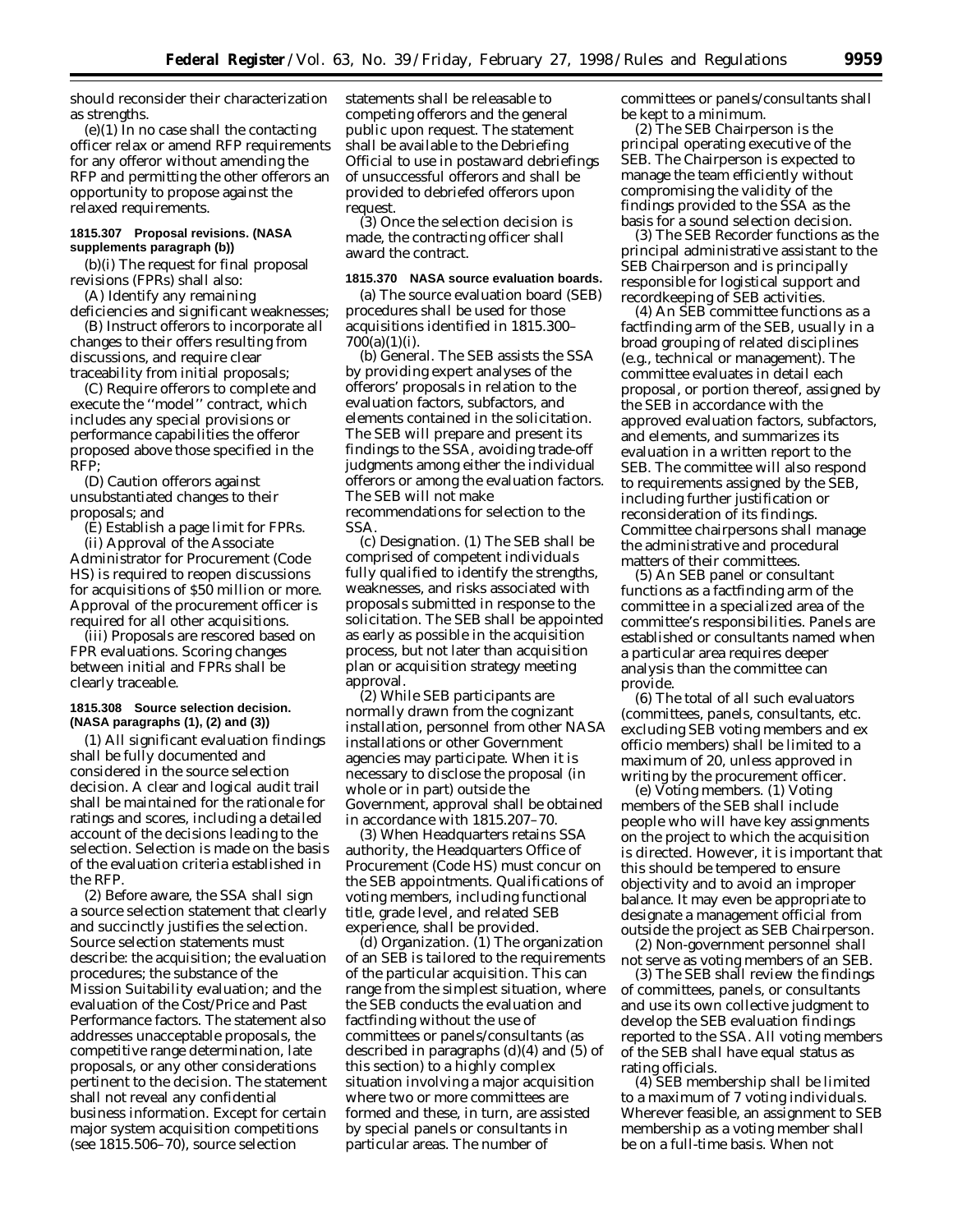feasible, SEB membership shall take precedence over other duties.

(5) The following people shall be voting members of all SEBs:

(i) Chairperson.

(ii) A senior, key technical

representative for the project. (iii) An experienced procurement representative.

(iv) A senior Safety & Mission Assurance (S&MA) representative, as appropriate.

(v) Committee chairpersons (except where this imposes an undue workload).

(f) *Ex officio members.* (1) The number of nonvoting ex officio (advisory) members shall be kept as small as possible. Ex officio members should be selected for the experience and expertise they can provide to the SEB. Since their advisory role may require access to highly sensitive SEB material and findings, ex officio membership for persons other than those identified in paragraph (f)(3) of this section is discouraged.

(2) Nonvoting ex officio members may state their views and contribute to the discussions in SEB deliberations, but they may not participate in the actual rating process. However, the SEB recorder should be present during rating sessions.

(3) For field installation selections, the following shall be nonvoting ex officio members on all SEBs:

(i) Chairpersons of SEB committees, unless designated as voting members.

(ii) The procurement officer of the installation, unless designated a voting member.

(iii) The contracting officer responsible for the acquisition, unless designated a voting member.

(iv) The Chief Counsel and/or designee of the installation.

(v) The installation small business specialist.

(vi) The SEB recorder.

(g) *Evaluation.* (1) If committees are used, the SEB Chairperson shall send them the proposals or portions thereof to be evaluated, along with instructions regarding the expected function of each committee, and all data considered necessary or helpful.

(2) While oral reports may be given to the SEB, each committee shall submit a written report which should include the following:

(i) Copies of individual worksheets and supporting comments to the lowest level evaluated;

(ii) An evaluation sheet summarized for the committee as a whole; and

(iii) A statement for each proposal describing any strengths, deficiencies, or significant weaknesses which

significantly affected the evaluation and stating any reservations or concerns, together with supporting rationale, which the committee or any of its members want to bring to the attention of the SEB.

(3) Clear traceability must exist at all levels of the SEB process. All reports submitted by committees or panels will be retained as part of the SEB records.

(4) Each voting SEB member shall thoroughly review each proposal and any committee reports and findings. The SEB shall rate or score the proposals for each evaluation factor and subfactor according to its own collective judgment. SEB minutes shall reflect this evaluation process.

(h) *SEB presentation.* (1) The SEB Chairperson shall brief the SSA on the results of the SEB deliberations to permit an informed and objective selection of the best source(s) for the particular acquisition.

(2) The presentation shall focus on the significant strengths, deficiencies, and significant weaknesses found in the proposals, the probable cost of each proposal, and any significant issues and problems identified by the SEB. This presentation must explain any applicable special standards of responsibility; evaluation factors, subfactors, and elements; the significant strengths and significant weaknesses of the offerors; the Government cost estimate, if applicable; the offerors' proposed cost/price; the probable cost; the proposed fee arrangements; and the final adjectival ratings and scores to the subfactor level.

(3) Attendance at the presentation is restricted to people involved in the selection process or who have a valid need to know. The designated individuals attending the SEB presentation(s) shall:

(i) Ensure that the solicitation and evaluation processes complied with all applicable agency policies and that the presentation accurately conveys the SEB's activities and findings;

(ii) Not change the established evaluation factors, subfactors, elements, weights, or scoring systems; or the substance of the SEB's findings. They may, however, advise the SEB to rectify procedural omissions, irregularities or inconsistencies, substantiate its findings, or revise the presentation.

(4) The SEB recorder will coordinate the formal presentation including arranging the time and place of the presentation, assuring proper attendance, and distributing presentation material.

(5) For Headquarters selections, the Headquarters Office of Procurement (Code HS) will coordinate the

presentation, including approval of attendees. When the Administrator is the SSA, a preliminary presentation should be made to the center director and to the Official-in-Charge of the cognizant Headquarters Program Office.

(i) *Recommended SEB presentation format.* (1) *Identification of the acquisition.* Identifies the installation, the nature of the services or hardware to be acquired, some quantitative measure including the Government cost estimate for the acquisition, and the planned contractual arrangement. Avoids detailed objectives of the acquisition.

(2) *Background.* Identifies any earlier phases of a phased acquisition or, as in the case of continuing support services, identifies the incumbent and any consolidations or proposed changes from the existing structure.

(3) *Evaluation factors, subfactors, and elements.* Explains the evaluation factors, subfactors, and elements, and any special standards of responsibility. Lists the relative order of importance of the evaluation factors and the numerical weights of the Mission Suitability subfactors. Presents the adjectival scoring system used in the Mission Suitability and Past Performance evaluations.

(4) *Sources*. Indicates the number of offerors solicited and the number of offerors expressing interest (e.g., attendance at a preproposal conference). Identifies the offerors submitting proposals, indicating any small businesses, small disadvantaged businesses, and women-owned businesses.

(5) *Summary of findings.* Lists the initial and final Mission Suitability ratings and scores, the offerors' proposed cost/prices, and any assessment of the probable costs. Introduces any clear discriminator, problem, or issue which could affect the selection. Addresses any competitive range determination.

(6) *Significant strengths, deficiencies, and significant weaknesses of offerors.* Summarizes the SEB's findings, using the following guidelines:

(i) Present only the significant strengths, deficiencies, and significant weaknesses of individual offerors.

(ii) Directly relate the significant strengths, deficiencies, and significant weaknesses to the evaluation factors, subfactors, and elements.

(iii) Indicate the results and impact, if any, of discussions and FPRs on ratings and scores.

(7) *Final mission suitability ratings and scores.* Summarizes the evaluation subfactors and elements, the maximum points achievable, and the scores of the offerors in the competitive range.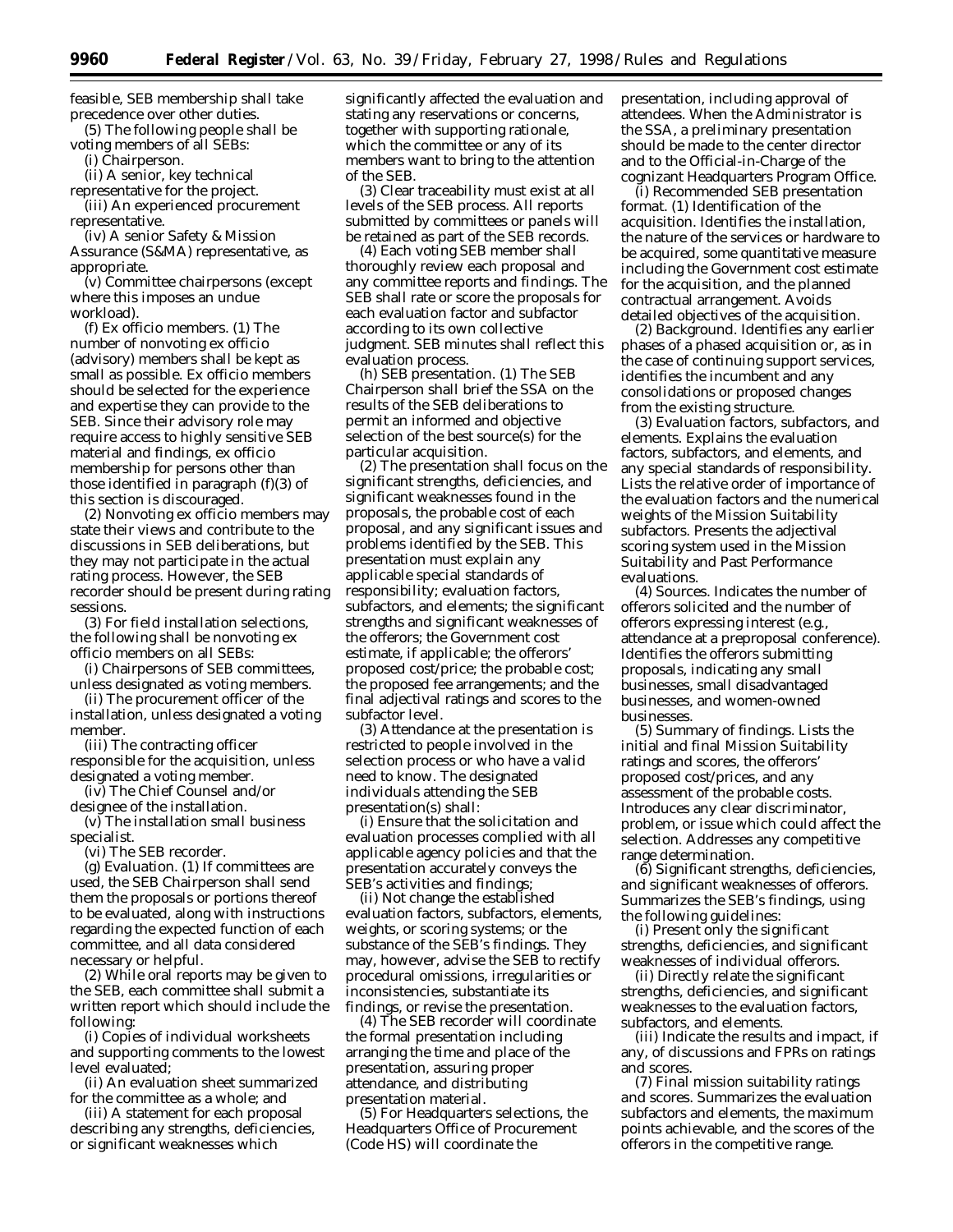(8) *Final cost/price evaluation.* Summarizes proposed cost/prices and any probable costs associated with each offeror including proposed fee arrangements. Presents the data as accurately as possible, showing SEB adjustments to achieve comparability. Identifies the SEB's confidence in the probable costs of the individual offerors, noting the reasons for low or high confidence.

(9) *Past performance.* Reflects the summary conclusions, supported by specific case data.

(10) *Special interest.* Includes only information of special interest to the SSA that has not been discussed elsewhere, e.g., procedural errors or other matters that could affect the selection decision.

(j) A source selection statement shall be prepared in accordance with 1815.308. For installation selections, the installation Chief Counsel or designee will prepare the source selection statement. For Headquarters selections, the Office of General Counsel or designee will prepare the statement.

### **Subpart 1815.4—Contract Pricing**

**1815.403 Obtaining cost or pricing data.**

### **1815.403–1 Prohibition on obtaining cost or pricing data. (NASA supplements paragraphs (b) and (c))**

(b)(1) The adequate price competition exception is applicable to both fixedprice and cost-reimbursement type acquisitions. Contracting officers shall assume that all competitive acquisitions qualify for this exception.

(c)(4) Waivers of the requirement for submission of cost or pricing data shall be prepared in accordance with FAR 1.704. A copy of each waiver shall be sent to the Headquarters Office of Procurement (Code HK).

## **1815.403–170 Acquisitions with the Canadian Commercial Corporation (CCC).**

NASA has waived the requirement for the submission of cost or pricing data when contracting with the CCC. This waiver applies through March 31, 1999. The CCC will provide assurance of the fairness and reasonableness of the proposed prices, and will also provide for follow-up audit activity to ensure that excess profits are found and refunded to NASA. However, contracting officers shall ensure that the appropriate level of information other than cost or pricing data is submitted to permit any required Government cost/ price analysis.

## **1815.403–3 Requiring information other than cost or pricing data. (NASA supplements paragraph (b))**

(b) As indicated in 1815.403–1(b)(1), the adequate price competition exception applies to all competitive acquisitions. For other than firm-fixedprice competitions, only the minimum information other than cost or pricing data necessary to ensure price reasonableness and assess cost realism should be requested. For firm-fixedprice acquisitions, the contracting officer shall not request any cost information, unless proposed prices appear unreasonable or unrealistically low given the offeror's proposed approach and there are concerns that the contractor may default.

## **1815.403–4 Requiring cost or pricing data. (NASA supplements paragraph (b))**

(b)(2) If a certificate of current cost or pricing data is made applicable as of a date other than the date of price agreement, the agreed date should generally be within two weeks of the date of that agreement.

## **1815.404 Proposal analysis.**

## **1815.404–2 Information to support proposal analysis. (NASA supplements paragraph (a))**

 $(a)(1)(A)$  A field pricing report consists of a technical report and an audit report by the cognizant contract audit activity. Contracting officers should request a technical report from the ACO only if NASA resources are not available.

(B) When the required participation of the ACO or auditor involves merely a verification of information, contracting officers should obtain this verification from the cognizant office by telephone rather than formal request of field pricing support.

(C) When the cost proposal is for a product of a follow-on nature, contracting officers shall ensure that the following items, at a minimum are considered: actuals incurred under the previous contract, learning experience, technical and production analysis, and subcontract proposal analysis. This information may be obtained through NASA resources or the cognizant DCMC ACO or DCAA.

(D) Requests for field pricing assistance may be made on NASA Form 1434, Letter of Request for Pricing-Audit-Technical Evaluation Services.

## **1815.404–4 Profit. (NASA supplements paragraph (b))**

(b)(1)(i) The NASA structured approach for determining profit or fee objectives, described in 1815.404–470, shall be used to determine profit or fee objectives for conducting negotiations in those acquisitions that require cost analysis.

(ii) The use of the NASA structured approach for profit or fee is not required for:

(a) Architect-engineer contracts; (b) Management contracts for operation and/or maintenance of Government facilities;

(c) Construction contracts;

(d) Contracts primarily requiring delivery of material supplied by subcontractors;

(e) Termination settlements; (f) Cost-plus-award-fee contracts (however, contracting officers may find it advantageous to perform a structured profit/fee analysis as an aid in arriving at an appropriate fee arrangement); and

(g) Contracts having unusual pricing situations when the procurement officer determines in writing that the structured approach is unsuitable.

## **1815.404–470 NASA structured approach for profit or fee objective.**

(a) General. (1) The NASA structured approach for determining profit or fee objectives is a system of assigning weights to cost elements and other factors to calculate the objective. Contracting officers shall use NASA Form 634 to develop the profit or fee objective and shall use the weight ranges listed after each category and factor on the form after considering the factors in this subsection. The rationale supporting the assigned weights shall be documented in the PPM in accordance with 1815.406–170(d)(3).

(2)(i) The structured approach was designed for determining profit or fee objectives for commercial organizations. However, the structured approach shall be used as a basis for arriving at fee objectives for nonprofit organizations (FAR subpart 31.7), excluding educational institutions (FAR subpart 31.3), in accordance with paragraph  $(a)(2)(ii)$  of this section. (It is NASA policy not to pay profit or fee on contracts with educational institutions.)

(ii) For contracts with nonprofit organizations under which profits or fees are involved, an adjustment of up to 3 percent shall be subtracted from the total profit/fee objective. In developing this adjustment, it will be necessary to consider the following factors:

(A) Tax position benefits; (B) Granting of financing through

letters of credit;

(C) Facility requirements of the nonprofit organization; and

(D) Other pertinent factors that may work to either the advantage or disadvantage of the contractor in its position as a nonprofit organization.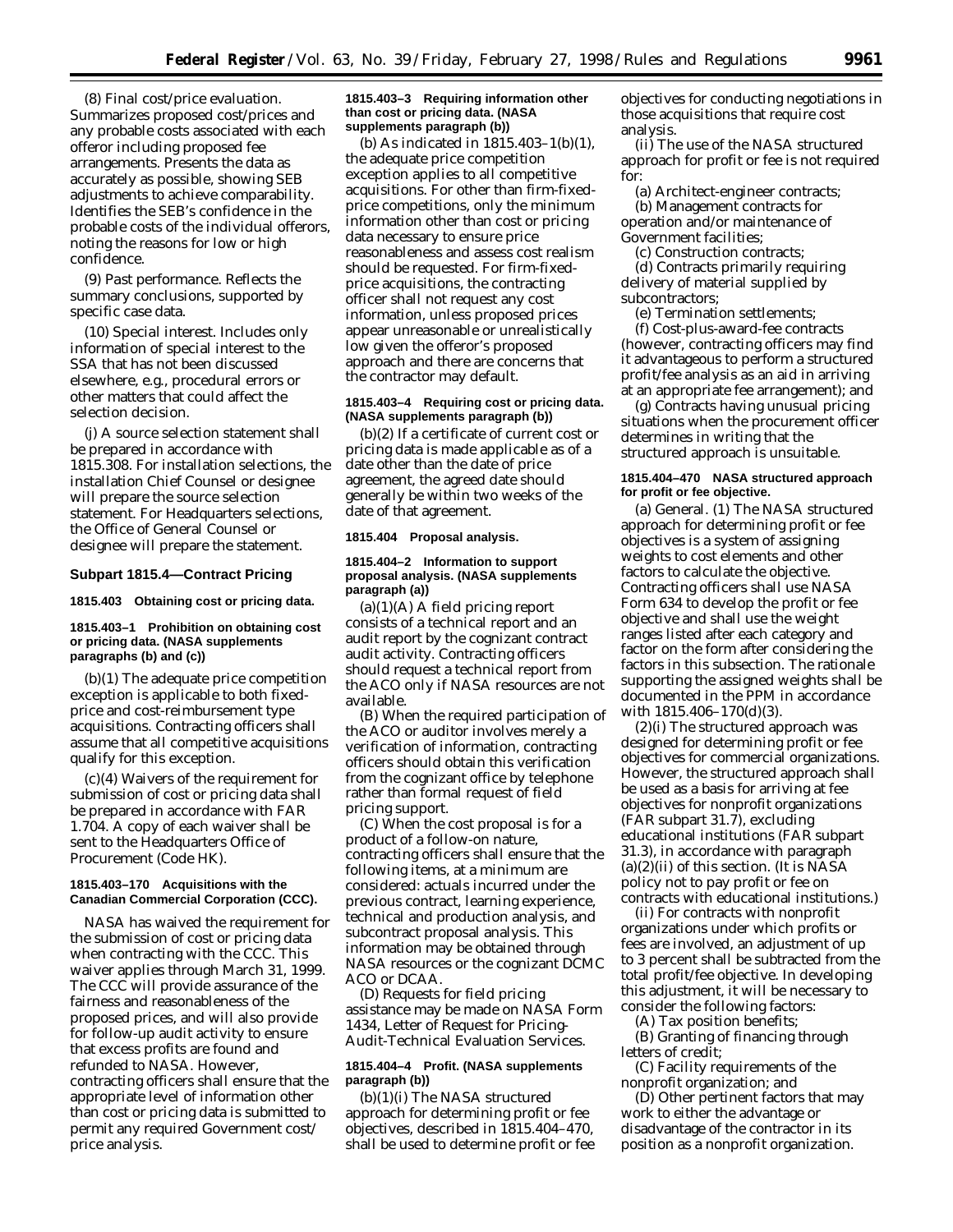(b) Contractor effort. (1) This factor takes into account what resources are necessary and what the contractor must do to meet the contract performance requirements. The suggested cost categories under this factor are for reference purposes only. The format of individual proposals will vary, but these broad categories provide a sample structure for the evaluation of all categories of cost. Elements of cost shall be separately listed under the appropriate category and assigned a weight from the category range.

(2) Regardless of the categories of cost defined for a specific acquisition, neither the cost of facilities nor the amount calculated for the cost of money for facilities capital shall be included as part of the cost base in column 1.(a) in the computation of profit or fee.

(3) Evaluation of this factor requires analyzing the cost content of the proposed contract as follows:

(i) Material acquisition (subcontracted items, purchased parts, and other material).

(A) Consider the managerial and technical efforts necessary for the prime contractor to select subcontractors and administer subcontracts, including efforts to introduce and maintain competition. These evaluations shall be performed for purchases of raw materials or basic commodities; purchases of processed material, including all types of components of standard or near-standard characteristics; and purchases of pieces, assemblies, subassemblies, special tooling, and other products special to the end item. In performing the evaluation, also consider whether the contractor's purchasing program makes a substantial contribution to the performance of a contract through the use of subcontracting programs involving many sources, new complex components and instrumentation, incomplete specifications, and close surveillance by the prime contractor.

(B) Recognized costs proposed as direct material costs, such as scrap charges, shall be treated as material for profit/fee evaluation. If intracompany transfers are accepted at price in accordance with FAR 31.205–26(e), they shall be evaluated as a single element under the material acquisition category. For other intracompany transfers, the constituent elements of cost shall be identified and weighted under the appropriate cost category, i.e., material, labor, and overhead.

(ii) Direct labor (engineering, service, manufacturing, and other labor). (A) Analysis of the various items of cost should include evaluation of the comparative quality and level of the

engineering talents, service contract labor, manufacturing skills, and experience to be employed. In evaluating engineering labor for the purpose of assigning profit/fee weights, consideration should be given to the amount of notable scientific talent or unusual or scarce engineering talent needed, in contrast to journeyman engineering effort or supporting personnel.

(B) Evaluate service contract labor in a like manner by assigning higher weights to engineering, professional, or highly technical skills and lower weights to semiprofessional or other skills required for contract performance.

(C) Similarly, the variety of engineering, manufacturing and other types of labor skills required and the contractor's manpower resources for meeting these requirements should be considered. For purposes of evaluation, subtypes of labor (for example, quality control, and receiving and inspection) proposed separately from engineering, service, or manufacturing labor should be included in the most appropriate labor type. However, the same evaluation considerations as outlined in this section will be applied.

(iii) Overhead and general management (G&A). (A) Analysis of overhead and G&A includes the evaluation of the makeup of these expenses, how much they contribute to contract performance, and the degree of substantiation provided for rates proposed in future years.

(B) Contracting officers should also consider the historical accuracy of the contractor's proposed overheads as well as the ability to control overhead pool expenses.

(C) The contracting officer, in an evaluation of the overhead rate of a contractor using a single indirect cost rate, should break out the applicable sections of the composite rate which could be classified as engineering overhead, manufacturing overhead, other overhead pools, and G&A expenses, and apply the appropriate weight.

(iv) Other costs. Include all other direct costs associated with contractor performance under this item, for example, travel and relocation, direct support, and consultants. Analysis of these items of cost should include their nature and how much they contribute to contract performance.

(c) Other factors.

(1) Cost risk. The degree of risk assumed by the contractor should influence the amount of profit or fee a contractor is entitled to anticipate. For example, if a portion of the risk has been shifted to the Government through cost-reimbursement or price redetermination provisions, unusual contingency provisions, or other risk reducing measures, the amount of profit or fee should be less than for arrangements under which the contractor assumes all the risk. This factor is one of the most important in arriving at prenegotiation profit/fee objectives.

(i) Other risks on the part of the contractor, such as loss of reputation, losing a commercial market, or losing potential profit/fee in other fields, shall not be considered in this factor. Similarly, any risk on the part of the contracting office, such as the risk of not acquiring an effective space vehicle, is not within the scope of this factor.

(ii) The degree of cost responsibility assumed by the contractor is related to the share of total contract cost risk assumed by the contractor through the selection of contract type. The weight for risk by contract type would usually fall within the 0 to 3 percent range for cost-reimbursement contracts and 3 to 7 percent range for fixed-price contracts.

(A) Within the ranges set forth in paragraph  $(c)(1)(ii)$  of this subsection, a cost-plus-fixed-fee contract normally would not justify a reward for risk in excess of 0 percent, unless the contract contains cost risk features such as ceilings on overheads, etc. In such cases, up to 0.5 percent may be justified. Cost-plus-incentive-fee contracts fill the remaining portion of the range, with weightings directly related to such factors as confidence in target cost, share ratio of fees, etc.

(B) The range for fixed-price type contracts is wide enough to accommodate the various types of fixedprice arrangements. Weighting should be indicative of the price risk assumed and the end item required, with only firm-fixed-price contracts with requirements for prototypes or hardware reaching the top end of the range.

(iii) The cost risk arising from contract type is not the only form of cost risk to consider.

(A) The Contractor's subcontracting program may have a significant impact on the contractor's acceptance of risk under a particular contract type. This consideration should be a part of the contracting officer's overall evaluation in selecting a weight to apply for cost risk. It may be determined, for instance, that the prime contractor has effectively transferred real cost risk to a subcontractor, and the contract cost risk weight may, as a result, be below the range that would otherwise apply for the contract type proposed. The contract cost risk weight should not be lowered, however, merely on the basis that a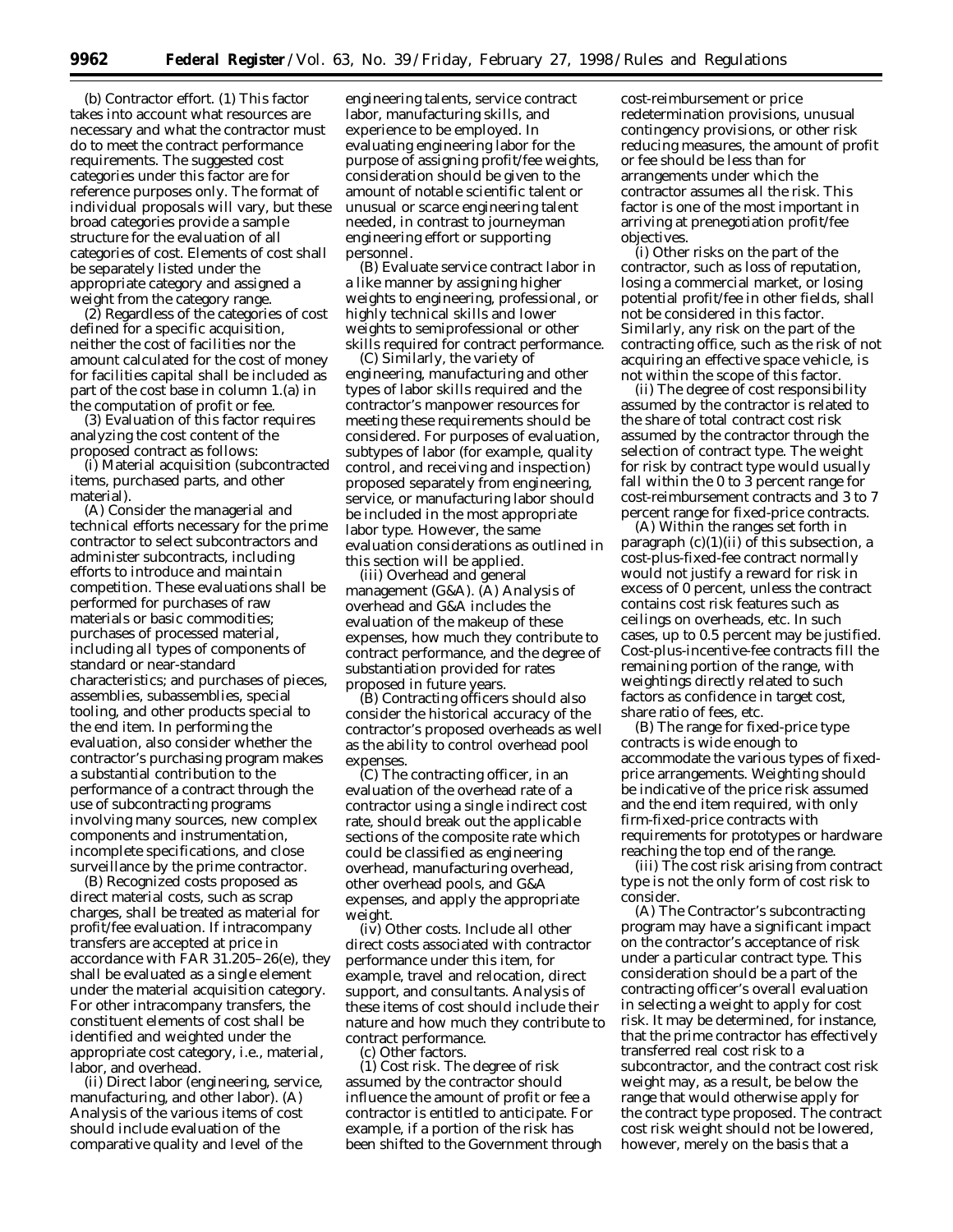substantial portion of the contract costs represents subcontracts unless those subcontract costs represent a substantial transfer of the contractor's risk.

(B) In making a contract cost risk evaluation in an acquisition that involves definitization of a letter contract, unpriced change orders, or unpriced orders under BOAs, consideration should be given to the effect on total contract cost risk as a result of having partial performance before definitization. Under some circumstances it may be reasoned that the total amount of cost risk has been effectively reduced. Under other circumstances it may be apparent that the contractor's cost risk is substantially unchanged. To be equitable, determination of a profit/fee weight for application to the total of all recognized costs, both incurred and yet to be expended, must be made with consideration of all attendant circumstances and should not be based solely on the portion of costs incurred, or percentage of work completed, before definitization.

(2) Investment. NASA encourages its contractors to perform their contracts with a minimum of financial, facilities, or other assistance from the Government. As such, it is the purpose of this factor to encourage the contractor to acquire and use its own resources to the maximum extent possible. Evaluation of this factor should include an analysis of the contractor's facilities and the frequency of payments.

(i) To evaluate how facilities contribute to the profit/fee objective requires knowledge of the level of facilities utilization needed for contract performance, the source and financing of the required facilities, and the overall cost effectiveness of the facilities offered. Contractors furnishing their own facilities that significantly contribute to lower total contract costs should be provided additional profit/ fee. On the other hand, contractors that rely on the Government to provide or finance needed facilities should receive a correspondingly lower profit/fee. Cases between the examples in this paragraph should be evaluated on their merits, with either a positive or negative adjustment, as appropriate, in the profit/ fee objective. However, where a highly facilitized contractor is to perform a contract that does not benefit from this facilitization, or when a contractor's use of its facilities has a minimum cost impact on the contract, profit/fee need not be adjusted.

(ii) In analyzing payments, consider the frequency of payments by the Government to the contractor and unusual payments. The key to this

weighting is proper consideration of the impact the contract will have on the contractor's cash flow. Generally, negative consideration should be given for payments more frequent than monthly, with maximum reduction being given as the contractor's working capital approaches zero. Positive consideration should be given for payments less frequent than monthly.

(3) Performance. The contractor's past and present performance should be evaluated in such areas as product quality, meeting performance schedules, efficiency in cost control (including the need for and reasonableness of costs incurred), accuracy and reliability of previous cost estimates, degree of cooperation by the contractor (both business and technical), timely processing of changes and compliance with other contractual provisions.

(4) Subcontract program management. Subcontract program management includes evaluation of the contractor's commitment to its competition program and its past and present performance in competition in subcontracting. If a contractor has consistently achieved excellent results in these areas in comparison with other contractors in similar circumstances, such performance merits a proportionately greater opportunity for profit or fee. Conversely, a poor record in this regard should result in a lower profit or fee.

(5) Federal socioeconomic programs. In addition to rewarding contractors for unusual initiative in supporting Government socioeconomic programs, failure or unwillingness on the part of the contractor to support these programs should be viewed as evidence of poor performance for the purpose of establishing this profit/fee objective factor.

(6) Special situations. (i) Occasionally, unusual contract pricing arrangements are made with the contractor under which it agrees to accept a lower profit or fee for changes or modifications within a prescribed dollar value. In such circumstances, the contractor should receive favorable consideration in developing the profit/ fee objective.

(ii) This factor need not be limited to situations that increase profit/fee levels. A negative consideration may be appropriate when the contractor is expected to obtain spin-off benefits as a direct result of the contract, for example, products with commercial application.

(d) Facilities capital cost of money. (1) When facilities capital cost of money is included as an item of cost in the contractor's proposal, it shall not be included in the cost base for calculating

profit/fee. In addition, a reduction in the profit/fee objective shall be made in the amount equal to the facilities capital cost of money allowed in accordance with FAR 31.205–10(a)(2).

(2) CAS 417, cost of money as an element of the cost of capital assets under construction, should not appear in contract proposals. These costs are included in the initial value of a facility for purposes of calculating depreciation under CAS 414.

# **1815.404–471 Payment of profit or fee under letter contracts.**

NASA's policy is to pay profit or fee only on definitized contracts.

#### **1815.406 Documentation.**

## **1815.406–1 Prenegotiation objectives. (NASA supplements paragraph (b))**

(b)(i) Before conducting negotiations requiring installation or Headquarters review, contracting officers or their representatives shall prepare a prenegotiation position memorandum setting forth the technical, business, contractual, pricing, and other aspects to be negotiated.

(ii) A prenegotiation position memorandum is not required for contracts awarded under the competitive negotiated procedures of FAR 15.3 and 1815.3.

## **1815.406–170 Content of the prenegotiation position memorandum.**

The prenegotiation position memorandum (PPM) should fully explain the contractor and Government positions. Since the PPM will ultimately become the basis for negotiation, it should be structured to track to the price negotiation memorandum (see FAR 15.406–3 and 1815.406–3). In addition to the information described in FAR 15.406–1 and, as appropriate, 15.406–3(a), the PPM should address the following subjects, as applicable, in the order presented:

(a) Introduction. Include a description of the acquisition and a history of prior acquisitions for the same or similar items. Address the extent of competition and its results. Identify the contractor and place of performance (if not evident from the description of the acquisition). Document compliance with law, regulations and policy, including JOFOC, synopsis, EEO compliance, and current status of contractor systems (see FAR  $15.406-3(a)(4)$ ). In addition, the negotiation schedule should be addressed and the Government negotiation team members identified by name and position.

(b) Type of contract contemplated. Explain the type of contract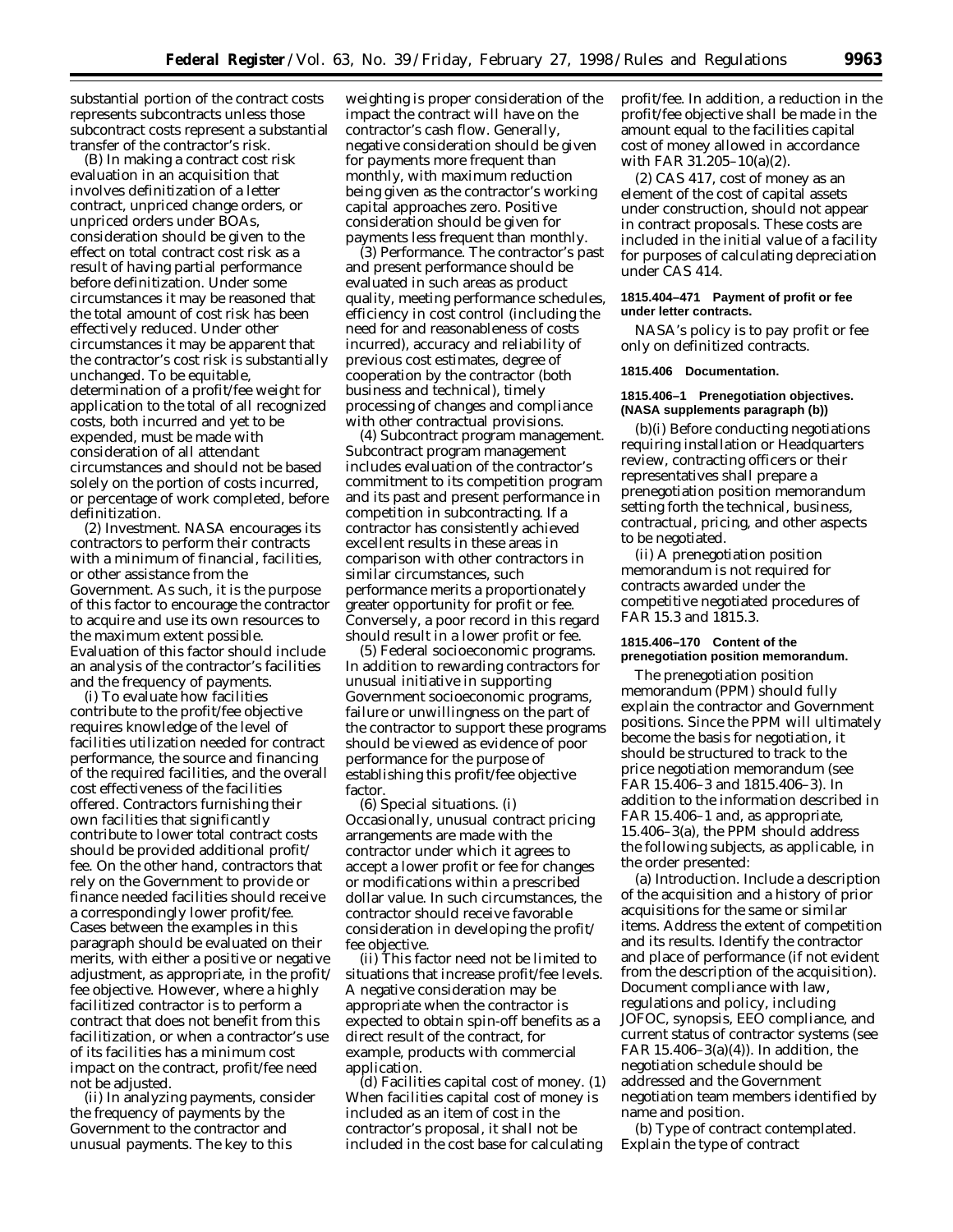contemplated and the reasons for its suitability.

(c) Special features and requirements. In this area, discuss any special features (and related cost impact) of the acquisition, including such items as—

(1) Letter contract or precontract costs authorized and incurred;

(2) Results of preaward survey;

(3) Contract option requirements;

(4) Government property to be furnished;

(5) Contractor/Government investment in facilities and equipment (and any modernization to be provided by the contractor/Government); and

(6) Any deviations, special clauses, or unusual conditions anticipated, for example, unusual financing, warranties, EPA clauses and when approvals were obtained, if required.

(d) Cost analysis. For the basic requirement, and any option, include—

(1) A parallel tabulation, by element of cost and profit/fee, of the contractor's proposal and the Government's negotiation objective. The negotiation objective represents the fair and reasonable price the Government is willing to pay for the supplies/services. For each element of cost, compare the contractor's proposal and the Government position, explain the differences and how the Government position was developed, including the estimating assumptions and projection techniques employed, and how the positions differ in approach. Include a discussion of excessive wages found (if applicable) and their planned resolution. Explain how historical costs, including costs incurred under a letter contract (if applicable), were used in developing the negotiation objective.

(2) Significant differences between the field pricing report (including any audit reports) and the negotiation objectives and/or contractor's proposal shall be highlighted and explained. For each proposed subcontract meeting the requirement of FAR 15.404–3(c), there shall be a discussion of the price and, when appropriate, cost analyses performed by the contracting officer, including the negotiation objective for each such subcontract. The discussion of each major subcontract shall include the type of subcontract, the degree of competition achieved by the prime contractor, the price and, when appropriate, cost analyses performed on the subcontractor's proposal by the prime contractor, any unusual or special pricing or finance arrangements, and the current status of subcontract negotiations.

(3) The rationale for the Government's profit/fee objectives and, if appropriate, a completed copy of the NASA Form

634, Structured Approach—Profit/Fee Objective, and DD Form 1861, Contract Facilities Capital Cost of Money, should be included. For incentive and award fee contracts, describe the planned arrangement in terms of share lines, ceilings, and cost risk.

(e) Negotiation approval sought. The PPM represents the Government's realistic assessment of the fair and reasonable price for the supplies and services to be acquired. If negotiations subsequently demonstrate that a higher dollar amount (or significant term or condition) is reasonable, the contracting officer shall document the rationale for such a change and request approval to amend the PPM from the original approval authority.

## **1815.406–171 Installation reviews.**

Each contracting activity shall establish procedures to review all prenegotiation position memoranda. The scope of coverage, exact procedures to be followed, levels of management review, and contract file documentation requirements should be directly related to the dollar value and complexity of the acquisition. The primary purpose of these reviews is to ensure that the negotiator, or negotiation team, is thoroughly prepared to enter into negotiations with a well-conceived, realistic, and fair plan.

#### **1815.406–172 Headquarters reviews.**

(a) When a prenegotiation position has been selected for Headquarters review and approval, the contracting activity shall submit to the Office of Procurement (Code HS) one copy each of the prenegotiation position memorandum, the contractor's proposal, the Government technical evaluations, and all pricing reports (including any audit reports).

(b) The required information described in paragraph (a) of this section shall be furnished to Headquarters as soon as practicable and sufficiently in advance of the planned commencement of negotiations to allow a reasonable period of time for Headquarters review. Electronic submittal is acceptable.

## **1815.406–3 Documenting the negotiation. (NASA supplements paragraph (a))**

(a)(i) The price negotiation memorandum (PNM) serves as a detailed summary of: the technical, business, contractual, pricing (including price reasonableness), and other elements of the contract negotiated; and the methodology and rationale used in arriving at the final negotiated agreement.

(ii) A PNM is not required for a contract awarded under competitive

negotiated procedures. However, the information required by FAR 15.406–3 shall be reflected in the evaluation and selection documentation to the extent applicable.

(iii) When the PNM is a ''stand-alone'' document, it shall contain the information required by the FAR and NFS for both PPMs and PNMs. However, when a PPM has been prepared under 1815.406–1, the subsequent PNM need only provide any information required by FAR 15.406–3 that was not provided in the PPM, as well as any changes in the status of factors affecting cost elements (e.g., use of different rates, hours, or subcontractors; wage rate determinations; or the current status of the contractor's systems).

#### **1815.407 Special cost or pricing areas.**

## **1815.407–2 Make-or-buy programs. (NASA supplements paragraph (e))**

(e)(1) Make-or-buy programs should not include items or work efforts estimated to cost less than \$500,000.

## **1815.408 Solicitation provisions and contract clauses.**

#### **1815.408–70 NASA solicitation provisions and contract clauses.**

(a) The contracting officer shall insert the provision at 1852.215–78, Make-or-Buy Program Requirements, in solicitations requiring make-or-buy programs as provided in FAR 15.407– 2(c). This provision shall be used in conjunction with the clause at FAR 52.215–9, Changes or Additions to Make-or-Buy Program. The contracting officer may add additional paragraphs identifying any other information required in order to evaluate the program.

(b) The contracting officer shall insert the clause at 1852.215–79, Price Adjustment for ''Make-or-Buy'' Changes, in contracts that include FAR 52.215–9 with its Alternate I or II. Insert in the appropriate columns the items that will be subject to a reduction in the contract value.

## **Subpart 1815.5—Preaward, Award, and Postaward Notifications, Protests, and Mistakes**

#### **1815.504 Award to successful offeror.**

The reference to notice of award in FAR 15.504 on negotiated acquisitions is a generic one. It relates only to the formal establishment of a contractual document obligating both the Government and the offeror. The notice is effected by the transmittal of a fully approved and executed definitive contract document, such as the award portion of SF 33, SF 26, SF 1449, or SF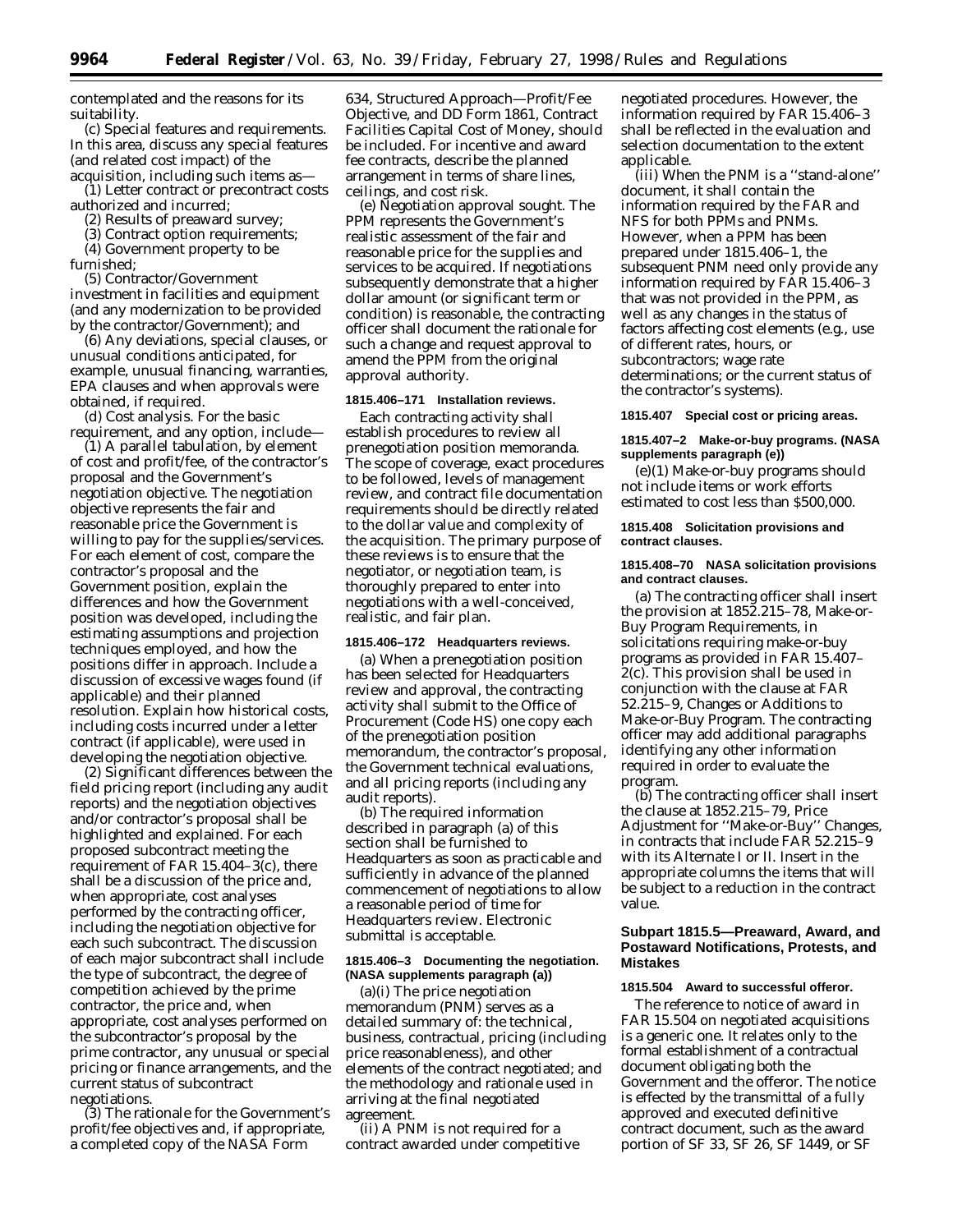1447, or a letter contract when a definitized contract instrument is not available but the urgency of the requirement necessitates immediate performance. In this latter instance, the procedures in 1816.603 for approval and issuance of letter contracts shall be followed.

#### **1815.506 Postaward debriefing of offerors.**

## **1815.506–70 Debriefing of offerors—Major System acquisitions.**

(a) When an acquisition is conducted in accordance with the Major System acquisition procedures in part 1834 and multiple offerors are selected, the debriefing will be limited in such a manner that it does not prematurely disclose innovative concepts, designs, and approaches of the successful offerors that would result in a transfusion of ideas.

(b) When Phase B awards are made for alternative system design concepts, the source selection statements shall not be released to competing offerors or the general public until the release of the source selection statement for Phase C/ D without the approval of the Associate Administrator for Procurement (Code HS).

## **Subpart 1815.6—Unsolicited Proposals**

## **1815.602 Policy. (NASA paragraphs (1) and (2))**

(1) An unsolicited proposal may result in the award of a contract, grant, cooperative agreement, or other agreement. If a grant or cooperative agreement is used, the NASA Grant and Cooperative Agreement Handbook (NPG 5800.1) applies.

(2) Renewal proposals (i.e., those for the extension or augmentation of current contracts) are subject to the same FAR and NFS regulations, including the requirements of the Competition in Contracting Act, as are proposals for new contracts.

## **1815.604 Agency points of contact. (NASA supplements paragraph (a))**

(a) Information titled ''Guidance for the Preparation and Submission of Unsolicited Proposals'' is available on the Internet at http:// procure.msfc.nasa.gov/nashdbk.html. A deviation is required for use of any modified or summarized version of the Internet information or for alternate means of general dissemination of unsolicited proposal information.

## **1815.606 Agency procedures. (NASA supplements paragraphs (a) and (b))**

(a) NASA will not accept for formal evaluation unsolicited proposals initially submitted to another agency or to the Jet Propulsion Laboratory (JPL) without the offeror's express consent.

(b)(i) NASA Headquarters and each NASA field installation shall designate a point of contact for receiving and coordinating the handling and evaluation of unsolicited proposals.

(ii) Each installation shall establish procedures for handling proposals initially received by other offices within the installation. Misdirected proposals shall be forwarded by the point of contact to the proper installation. Points of contact are also responsible for providing guidance to potential offerors regarding the appropriate NASA officials to contact for general missionrelated inquiries or other preproposal discussions.

(iii) Points of contact shall keep records of unsolicited proposals received and shall provide prompt status information to requesters. These records shall include, at a minimum, the number of unsolicited proposals received, funded, and rejected during the fiscal year; the identity of the offerors; and the office to which each was referred. The numbers shall be broken out by source (large business, small business, university, or nonprofit institution).

### **1815.606–70 Relationship of unsolicited proposals to NRAs.**

An unsolicited proposal for a new effort or a renewal, identified by an evaluating office as being within the scope of an open NRA, shall be evaluated as a response to that NRA (see 1835.016–70), provided that the evaluating office can either:

(a) State that the proposal is not at a competitive disadvantage, or

(b) Give the offeror an opportunity to amend the unsolicited proposal to ensure compliance with the applicable NRA proposal preparation instructions. If these conditions cannot be met, the proposal must be evaluated separately.

### **1815.609 Limited use of data.**

#### **1815.609–70 Limited use of proposals.**

Unsolicited proposals shall be evaluated outside the Government only to the extent authorized by, and in accordance with, the procedures prescribed in, 1815.207–70.

## **1815.670 Foreign proposals.**

Unsolicited proposals from foreign sources are subject to NMI 1362.1, Initiation and Development of International Cooperation in Space and Aeronautical Programs.

## **Subpart 1815.70—Ombudsman**

# **1815.7001 NASA Ombudsman Program.**

NASA's implementation of an ombudsman program is in NPG 5101.33, Procurement Guidance.

## **1815.7002 Synopses of solicitations and contracts.**

In all synopses announcing competitive acquisitions, the contracting officer shall indicate that the clause at 1852.215–84, Ombudsman, is applicable. This may be accomplished by referencing the clause number and identifying the installation Ombudsman.

### **1815.7003 Contract clause.**

The contracting officer shall insert a clause substantially the same as the one at 1852.215–84, Ombudsman, in all solicitations (including draft solicitations) and contracts.

## **PART 1816—TYPES OF CONTRACTS**

8. In section 1816.402–270, paragraph (e)(1) is revised to read as follows:

## **1816.402–270 NASA technical performance incentives.**

\* \* \* \* \*

(e) \* \* \*

(1) For a CPFF contract, the sum of the maximum positive performance incentive and fixed fee shall not exceed the limitations in FAR  $15.404-4(c)(4)(i)$ . \* \* \* \* \*

# **PART 1834—MAJOR SYSTEM ACQUISITION**

#### **1834.7003–1 [Amended]**

9. In section 1834.7003–1, paragraph (c) is amended by adding ''and 1804.570–2,'' after the reference ''FAR 5.205,''.

# **PART 1852—SOLICITATION PROVISIONS AND CONTRACT CLAUSES**

10. Part 1852 is amended as set forth below:

### **1852.215–73, 1852.215–74, 1852.215–75 [Removed]**

11. Sections 1852.215–73, 1852.215– 74 and 1852.215–75 are removed.

### **1852.215–77 [Amended]**

12. In section 1852.215–77, the prescription ''1815.407–70(d)'' is revised to read ''1815.209–70(a)''.

### **1842.215–78 [Amended]**

13. In section 1852.215–78, the prescription ''11815.708–70(a)'' is revised to read ''1815.408–70(a)'', the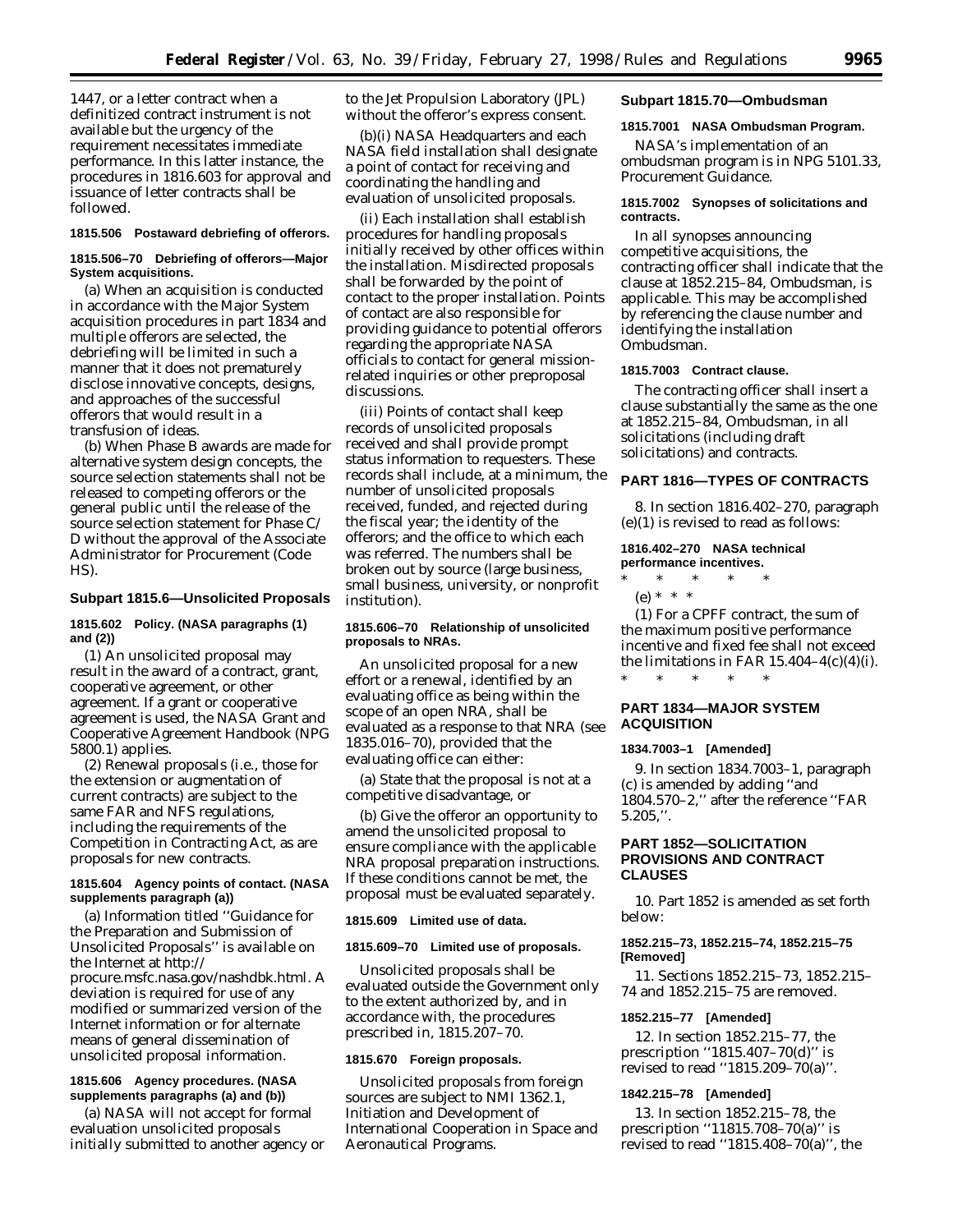provision date ''(December 1988)'' is revised to read February 1998, and in the introductory text to the provision, the reference ''FAR 15.705'' is revised to read ''FAR 15.407–2''.

### **1852.215–79 [Amended]**

14. In section 1852.215–79, the prescription ''1815.708–70(b)'' is revised to read ''1815.407–70(b)''.

## **1852.215–81 [Amended]**

15. In section 1852.215–81, the introductory text, provision date, and in the provision, the first sentence of paragraph (b), and paragraph (d) are revised to read as follows:

#### **1852.215–81 Proposal page limitations.**

As prescribed in 1815.209–70(d), insert the following provision:

# **Proposal Page Limitations**

February 1998. \* \* \* \* \* (b) A page is defined as one side of a sheet,  $8\frac{1}{2}$ <sup>'</sup>x 11<sup>''</sup>, with at least one inch margins on all sides, using not smaller than 12 point type.  $* * * *$ 

\* \* \* \* \*

(d) If final proposal revisions are requested, separate page limitations will be specified in the Government's request for that submission.

\* \* \* \* \*

#### **1852.215–82 [Removed]**

16. Section 1852.215–82 is removed.

#### **1852.243–70 [Amended]**

17. In section 1852.243–70, the clause date ''(MAR 1997)'' is revised to read (Insert month and year of **Federal Register** publication), and in paragraph  $(d)(1)$  to the clause, the reference "FAR 15.804–6'' is revised to read ''FAR 15.403–5'' and the reference ''FAR 15.804–2'' is revised to read ''FAR 15.403–4''.

## **PART 1853—FORMS**

### **1853.215–2 [Amended]**

18. Section 1853.215–2 is redesignated as section 1853.215–70.

#### **1853.215–70 [Amended]**

19. In paragraph (a) to the newly designated section 1853.215–70, the reference ''1815.970–1(a)'' is revised to read ''1815.404–470''.

## **1853.232 [Amended]**

20. Section 1853.232 is redesignated as section 1853.232–70.

## **1853.245 [Amended]**

21. Section 1853.245 is redesignated as section 1853.245–70.

#### **1853.249 [Amended]**

22. Section 1853.249 is redesignated as section 1853.249–70.

## **PART 1871—MIDRANGE PROCUREMENT PROCEDURES**

#### **1871.103 [Amended]**

23. In the first sentence to paragraph (b) of section 1871.103, the phrase 'greater than the simplified acquisition threshold (SAT) (FAR Part 1813) and'' is removed.

## **1871.104 [Amended]**

24. In section 1871.104, paragraph (a) is removed, and paragraphs (b) through (e) are redesignated as paragraphs (a) through (d).

25. In the newly designated paragraph (c), the reference ''FAR 15.601'' is revised to read ''FAR 15.306''.

#### **1871.105 [Amended]**

26. In section 1871.105, paragraph (a) is revised to read as follows:

#### **1871.105 Policy.**

(a) Under MidRange procedures, pricing requirements shall be determined in accordance with FAR 15.402 and 15.403.

\* \* \* \* \*

# **Subpart 1871.3—[Removed]**

27. Subpart 1871.3 is removed.

#### **1871.401–3 [Amended]**

28. In section 1871.401–3, paragraph (a)(3) is added to read as follows:

# **1871.401–3 Competitive negotiated procurement not using qualitative criteria.**  $(a) * * * *$

(3) See FAR 15.304, FAR 15.305(a)(2), and 1815.305(a)(2) regarding the evaluation of past performance.

\* \* \* \* \*

### **1871.401–4 [Amended]**

29. In section 1871.401–4, paragraph (a)(4) is added to read as follows:

## **1871.401–4 Competitive negotiations using qualitative criteria (Best Value Selection).**

 $(a) * * * *$ 

(4) See FAR 15.304, FAR 15.305(a)(2), and 1815.305(a)(2) regarding the evaluation of past performance. \* \* \* \* \*

#### **1871.401–5 [Amended]**

30. In section 1871.401–5, paragraph (b)(2) is revised to read as follows:

#### **1871.401–5 Noncompetitive negotiations.**

- \* \* \* \* \*
	- (b) \* \* \*

(2) The buying team shall request pricing information in accordance with FAR 15.402 and 15.403.

#### **1871.403 [Removed]**

\* \* \* \* \*

31. Section 1871.403 is removed.

#### **1871.604–2 [Amended]**

32. In section 1871.604–2, the third sentence to paragraph (a) and paragraph (d) are revised to read as follows:

#### **1871.604–2 Determination of ''Finalists''.**

(a)  $* * *$  Finalists will include the most highly rated offerors in accordance with FAR 15.306(c)(1) and  $1815.306(c)(2).$  \* \*<br>\* \* \* \* \* \*

\* \* \* \* \*

(d) Offerors determined not to be finalists or not selected for contract award will be electronically notified.

## **PART 1872—ACQUISITIONS OF INVESTIGATIONS**

## **1872.302 [Amended]**

33. In section 1872.302, paragraph (b)(1) is revised to read as follows:

### **1872.302 Preparatory effort.**

\* \* \* \* \* (b) \* \* \*

(1) Synopsize the AO in the Commerce Business Daily and on the NAIS prior to release.

#### \* \* \* \* \*

## **1872.403–2 [Amended]**

34. In paragraph (c)(2) to section 1872.403–2, the phrase ''and the conditions set forth in 1815.413–2 Alternate II'' is removed.

35. Amend the internal references throughout the NFS as indicated in the following table.

| NFS location | Remove | Insert                                     |
|--------------|--------|--------------------------------------------|
|              |        | 1815.370<br>1815.404-4 and<br>1815.404-470 |